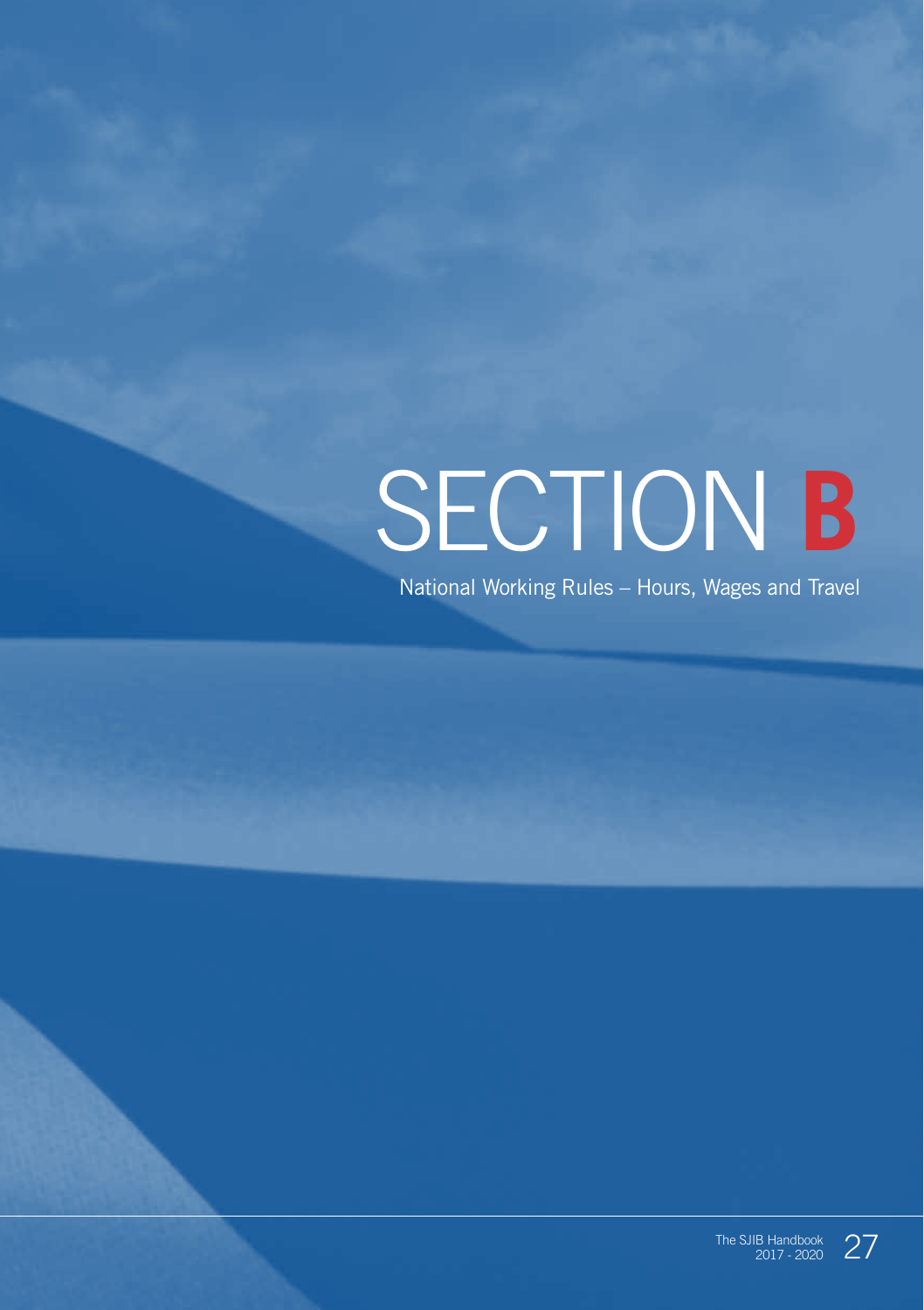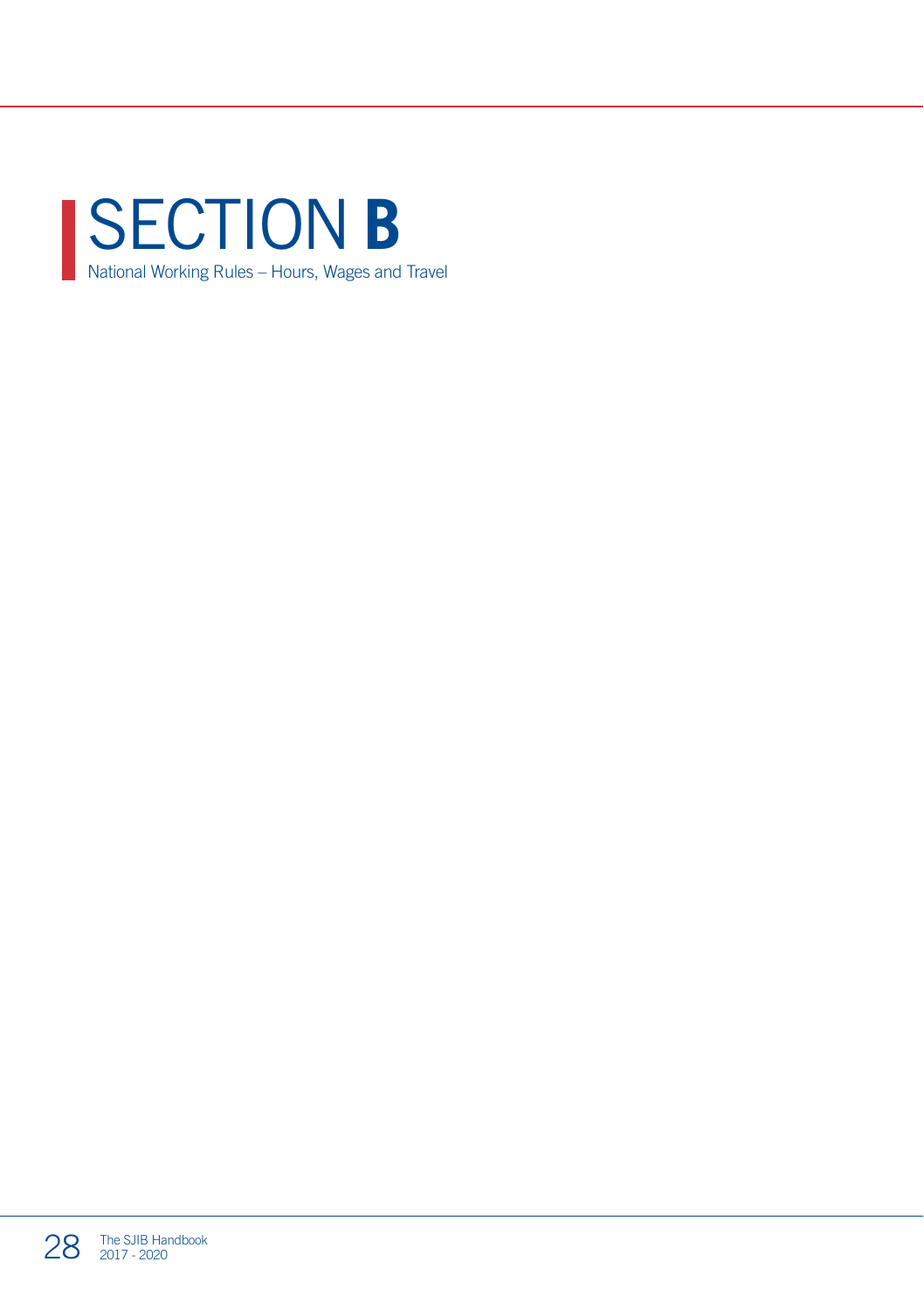| B1             | Bargaining Rights ------------------------------ 30                                                       |  |
|----------------|-----------------------------------------------------------------------------------------------------------|--|
| <b>B2</b>      | Equality of Application ------------------------ 30                                                       |  |
| B3             |                                                                                                           |  |
| <b>B4</b>      | Dispensation ----------------------------------- 31                                                       |  |
| <b>B5</b>      | The Working Time Regulations 1998                                                                         |  |
|                |                                                                                                           |  |
| B6             |                                                                                                           |  |
| B7             |                                                                                                           |  |
| B <sub>8</sub> |                                                                                                           |  |
| B <sub>9</sub> | Payment of Wages ---------------------------- 32                                                          |  |
| <b>B10</b>     | Standard Working Hours -------------------- 33                                                            |  |
| B11            | Tea and Meal Breaks ------------------------- 33                                                          |  |
| <b>B12</b>     | Utilisation of Working Hours ---------------- 34                                                          |  |
| <b>B13</b>     | Absences for Medical Reasons ------------ 34                                                              |  |
| <b>B14</b>     | Bereavement Leave --------------------------- 35                                                          |  |
| <b>B15</b>     | Place of Employment ------------------------- 35                                                          |  |
| <b>B16</b>     | Shop Based Operatives - Shop Rate ----- 35                                                                |  |
| <b>B17</b>     | Operatives Who Travel Daily -                                                                             |  |
|                |                                                                                                           |  |
| <b>B18</b>     | Mileage Allowance and Mileage Rate ---- 36                                                                |  |
| <b>B19</b>     |                                                                                                           |  |
| <b>B20</b>     | Overtime Rates ---------------------------------- 36                                                      |  |
| <b>B21</b>     | <b>Rest Periods Following Extended</b>                                                                    |  |
|                |                                                                                                           |  |
| <b>B22</b>     | Calculation of Overtime Including Rest                                                                    |  |
|                |                                                                                                           |  |
| <b>B23</b>     | Responsibility Payments -------------------- 37                                                           |  |
| <b>B24</b>     | Productivity and Incentive Schemes ----- 38                                                               |  |
| <b>B25</b>     |                                                                                                           |  |
| <b>B26</b>     | Transfer from Day to Night or Night                                                                       |  |
|                |                                                                                                           |  |
| <b>B27</b>     | Reasonable Notice ---------------------------- 39                                                         |  |
| <b>B28</b>     | Flexible Working ------------------------------ 40                                                        |  |
| <b>B29</b>     |                                                                                                           |  |
| <b>B30</b>     | Operatives Who Lodge ----------------------- 41                                                           |  |
| <b>B31</b>     | Lodging Allowance --------------------------- 41<br>Periodic Travel ---------------------------------- 42 |  |
| <b>B32</b>     | Protracted Journeys -------------------------- 43                                                         |  |
| <b>B33</b>     | Locally Engaged Labour --------------------- 43                                                           |  |
| <b>B34</b>     | Prohibition of Private Work ---------------- 44                                                           |  |
| <b>B35</b>     |                                                                                                           |  |

| <b>B36</b> Meetings of Employees -------------------------44   |  |
|----------------------------------------------------------------|--|
|                                                                |  |
| <b>B38</b> Ratio of Apprentices --------------------------- 45 |  |
| <b>B39</b> Safety, Health and Welfare ------------------ 45    |  |
| <b>B40</b> Employment in England, Wales,                       |  |
| Northern Ireland, The Isle of Man and                          |  |
| The Channel Islands ------------------------                   |  |
|                                                                |  |

#### **APPENDIX B1**

|  | Wage Rates, Payments and Welfare Amounts |  |
|--|------------------------------------------|--|
|  | ------ 47                                |  |

#### **APPENDIX B2**

Agreement on Opt-Out of Regulations 4(1) of The Working Time Regulations 1998 Regarding Maximum Weekly Working Time --- **51**

#### **APPENDIX B3**

Medical Reports Act 1988 Request for Permission to Approach an Employee's or Prospective Employee's Medical Advisers Suggested Basic Form ------------------------------ **52**

#### **APPENDIX B4**

| <b>Health Assessment for Night Shift Workers</b>            |  |
|-------------------------------------------------------------|--|
| (Sample) ---<br>------- 53<br>----------------------------- |  |

#### **APPENDIX B5**

Application for Lodging Allowance Under The SJIB National Working Rules ------- **54**

#### **APPENDIX B6**

| Summary of Taxation of Travel and |  |
|-----------------------------------|--|
|                                   |  |

#### **APPENDIX B7**

| <b>Tool List</b> |  |  |
|------------------|--|--|
|                  |  |  |

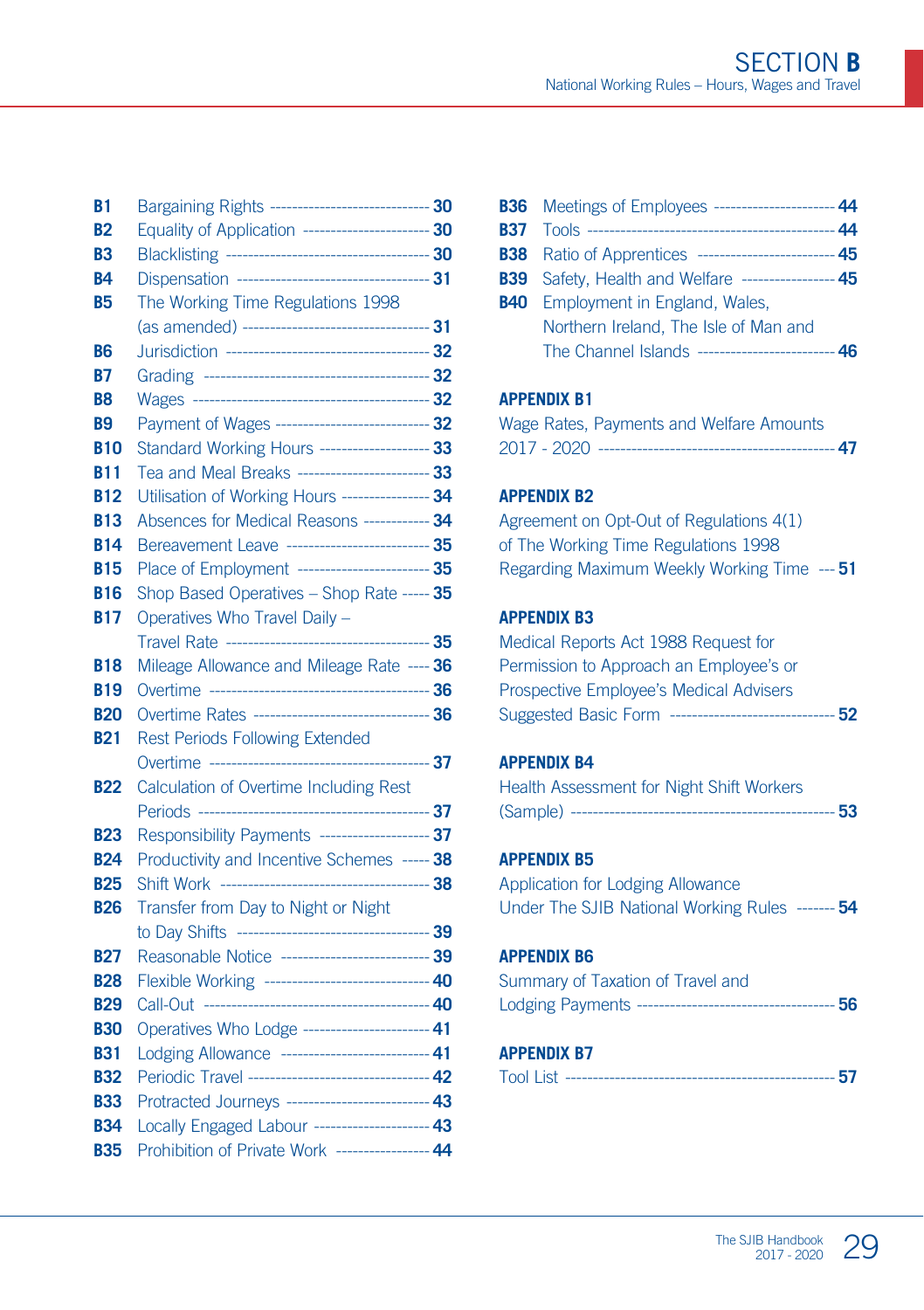### B<sub>1</sub>. Bargaining Rights

- B1.1 The Parties to these National Working Rules have agreed that Unite the Union shall have sole bargaining rights in respect of all employees at all levels employed under the terms of these Rules and the Collective Agreement/s from which they emanate.
- B1.2 Any unqualified reference to a Trade Union within these rules refers to the Union and any unqualified reference to a Shop Steward or Trade Union Representative refers only to accredited Shop Stewards and Representatives of that Union.
- B1.3 The word unqualified has been added to cover references to Shop Stewards/Officers of other Unions in the text covering representation in an unofficial capacity by officers of other Unions under the terms of the Disputes, Grievance and Unfair Dismissals Procedures.
- B1.4 The word representation has been deleted to avoid misunderstandings in the above context.

### B2. Equality of Application

- B2.1 It is the intention of the Parties to the Collective Agreements, of which the following Rules form a part, that there shall be, in the application of those Rules, no discrimination on the grounds of age, disability, gender reassignment, marriage and civil partnership, pregnancy and maternity, race, religion or belief, sex and sexual orientation.
- B2.2 The SJIB believes that employers should be committed to supporting, developing and promoting diversity and equality in all employment practices and activities.
	- **Note:** For the avoidance of doubt the terms employer, employee, Operative, Technician, Approved Electrician, Electrician, Journeyman, Labourer, Tradesman, Trainee, Probationer, Apprentice and Adult Trainee used in these Rules are intended to apply equally and without distinction to both men and women. Therefore where, for simplicity, the masculine pronoun has been used, this is intended to apply to both men and women.

#### B3. Blacklisting

B3.1 One of the principal objects of the SJIB is to further the progress of the industry for the mutual advantage of employers and employees. To help achieve this, the SJIB has adopted a set of shared values which apply across the industry, ensuring the co-operation of all who work under the SJIB terms and conditions. These values embrace integrity, respect, equality and fairness. Their application ensures that employer and employee workplace relationships are open, honest and transparent.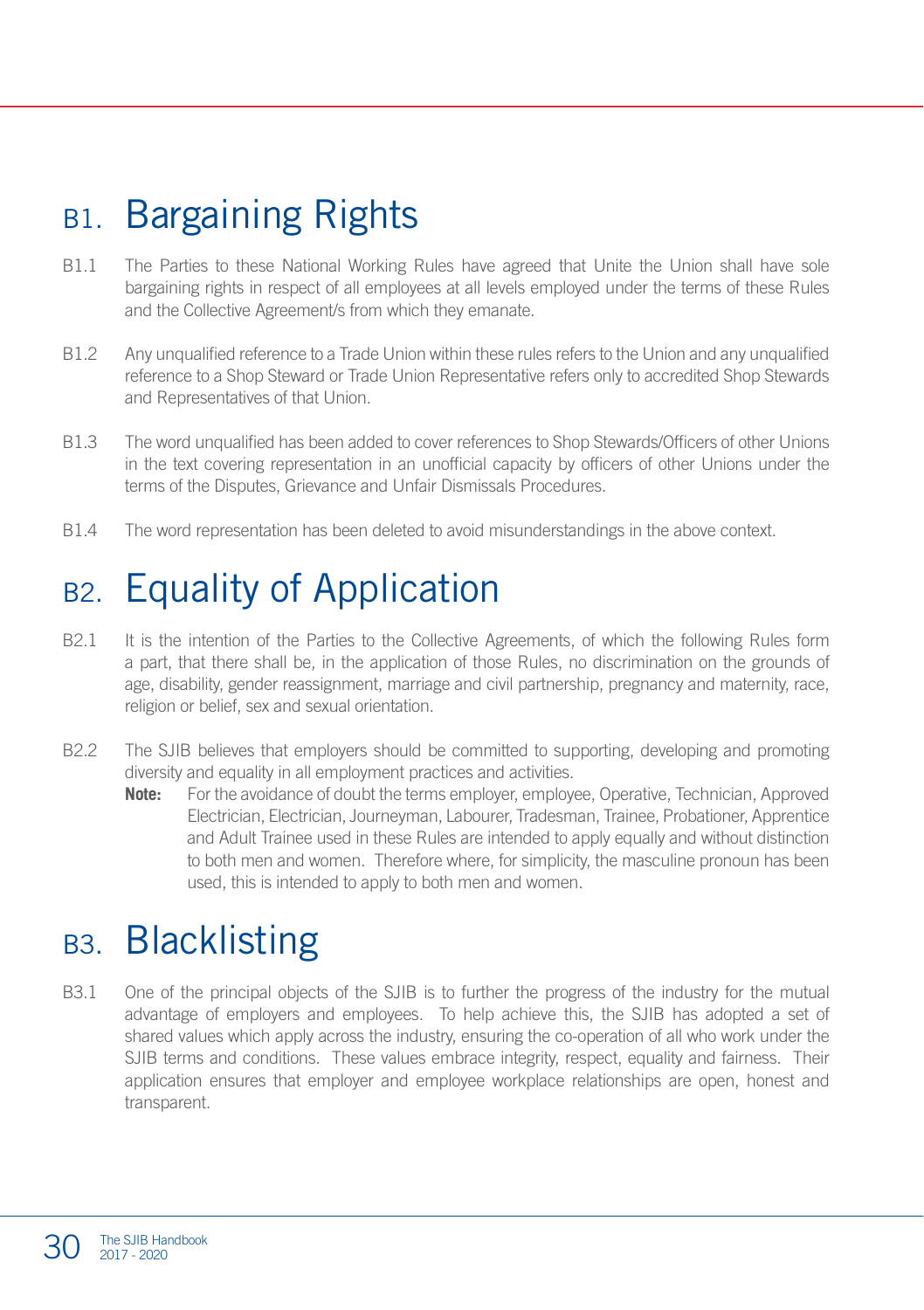B3.2 Consequently, the SJIB considers the use of blacklists in employment practices by any of its members as a clear breach of these shared values and undermines the work undertaken by the SJIB. The use of blacklists contravenes much of the legislation which underpins the employment relationship.

### B4. Dispensation

- B4.1 Members are reminded that all electrical and instrumentation work must be carried out within the terms of the SJIB National Working Rules. Permission to operate in a manner different from that contained within the National Working Rules must be sought and dispensation granted before any member deviates from the Rules (please refer to Section C14).
- B4.2 Furthermore members are advised to satisfy themselves at the enquiry stage whether work will be done in accordance with the SJIB conditions or otherwise.

### B5. The Working Time Regulations 1998 (as amended)

- B5.1 The Working Time Regulations 1998 allow certain exclusions from their application, known as derogations, which can be effected through a collective agreement. The SJIB National Working Rules is such a collective agreement and the Signatory Parties have agreed to incorporate, to their full extent, all possible derogations in order to preserve current working.
- B5.2 For the application of SJIB National Working Rules B10, B12, B20.1, B21, B25.1(b), B25.1(c), B25.1(d), B28 and B29 in accordance with regulation 23 of The Working Time Regulations 1998, for Operatives whose contract of employment is based on these National Working Rules, the application of regulations:
	- 6(1), 6(2), 6(3) and 6(7) (limit on night work hours and period over which night work hours are averaged);
	- 10(1) (daily rest periods for adults);
	- 11(1) and (12) (weekly rest periods for adults); and
	- 12(1) (rest break for adults):

are hereby excluded and those regulations do not apply. Also, it is recognised that the nature of work in the electrical contracting industry is such that for organisational, objective and technical reasons, the reference period over which weekly working hours are to be averaged for the purpose of regulations 4(3) is to be 52 weeks, and this is the reference period that will apply for the purpose of regulations 6(3)(a), (i.e. the period over which night work hours are averaged).

**Note:** The Working Time Regulations 1998 require an employer to ensure that the operative will have the opportunity of a free health assessment before he takes up night work, or the operative had a valid health assessment, and shall ensure that a night worker has the opportunity of a free health assessment at appropriate regular intervals.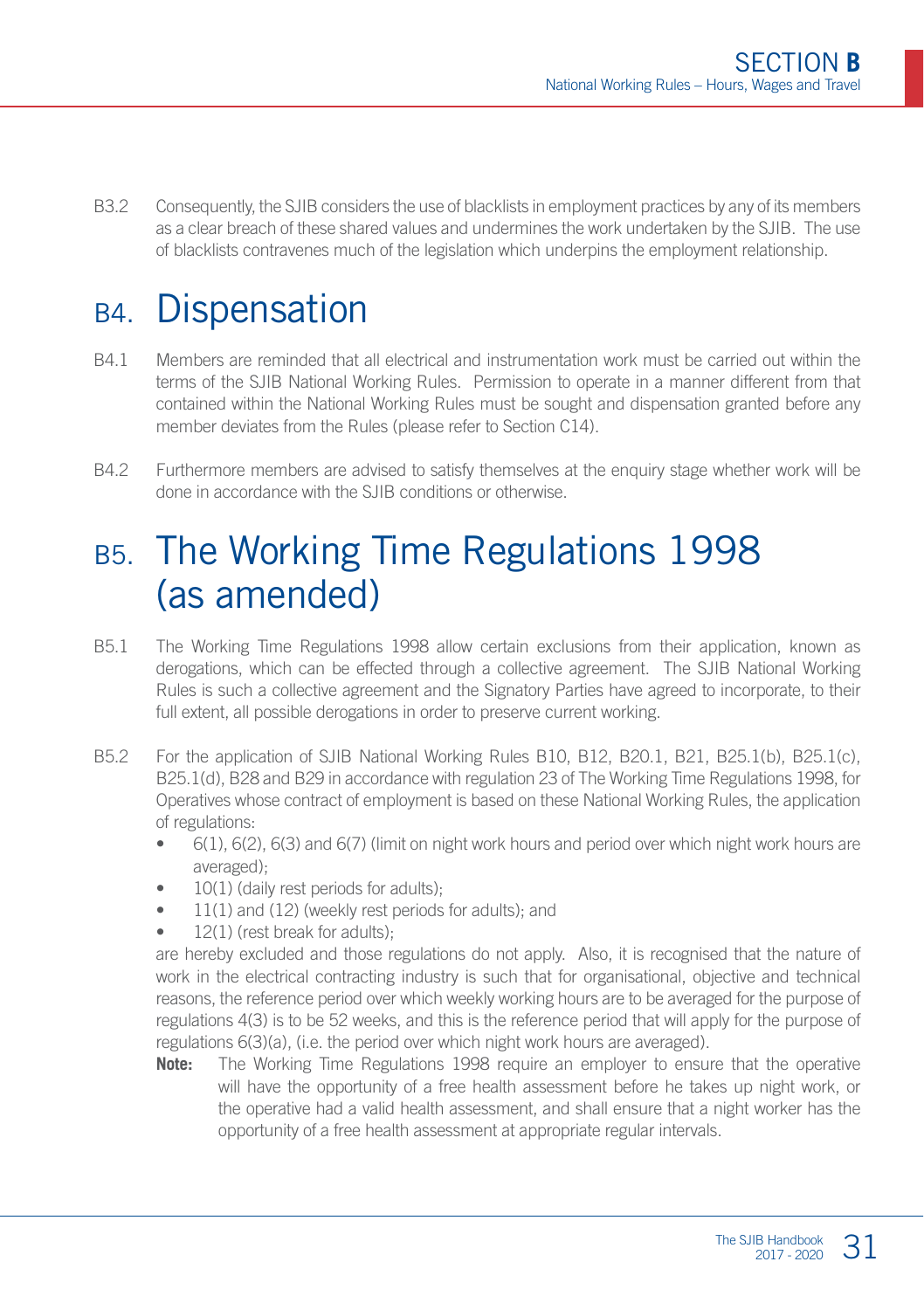### B6. Jurisdiction

B6.1 The spirit and intent of the National Working Rules recognises the necessity for local and geographically-based variations. Such variations are recognised in the following where the words Scottish JIB (SJIB) will be deemed to cover the Scottish Agreement and JIB the Agreement covering England and Northern Ireland, and any reference to Wales is for information and assistance only. www.jib.org.uk.

### B<sub>7</sub>. Grading

- B7.1 Graded Operatives shall comply in all respects with the Grading Definitions (Section K) as determined by the Scottish Joint Industry Board when carrying out the work of the Industry, erecting their own mobile scaffolds and using such power-operated and other tools, plant, etc. as may be provided by their employer, and the standard Graded Rates of Wages shall be paid. Grading shall only be valid if the grade has been formally issued by the Scottish Joint Industry Board.
- B7.2 Nothing in these Rules shall prevent the maximum flexibility in the employment of Operatives.

#### B8. Wages

- B8.1 The National SJIB Graded Rates of Wages shall be those from time to time determined by the Scottish Joint Industry Board. Current rates are available in Appendix B1 and www.sjib.org.uk.
- B8.2 The SJIB Rates of Wages appropriate to Operatives, Apprentices and Adult Trainees shall be such rates for their grades as the Scottish Joint Industry Board may from time to time determine to be appropriate for their grade in the place where they are working. To qualify for the SJIB rates Operatives will be required to satisfy their employer that they have an adequate knowledge of the appropriate regulations currently in force as required by the SJIB Grading Definitions. Where required the SJIB will ask graded Operatives to produce satisfactory evidence that they have a knowledge of the relevant regulations, and in particular BS 7671, the current Edition of the IET Wiring Regulations.

### B9. Payment of Wages

- B9.1 Wages shall normally be paid by Credit Transfer. Alternatively, another method of payment may be adopted by mutual arrangement between employer and Operative.
- B9.2 Wages shall be calculated for weekly periods and paid within 5 normal working days of the end of the relevant pay week unless alternative arrangements are agreed.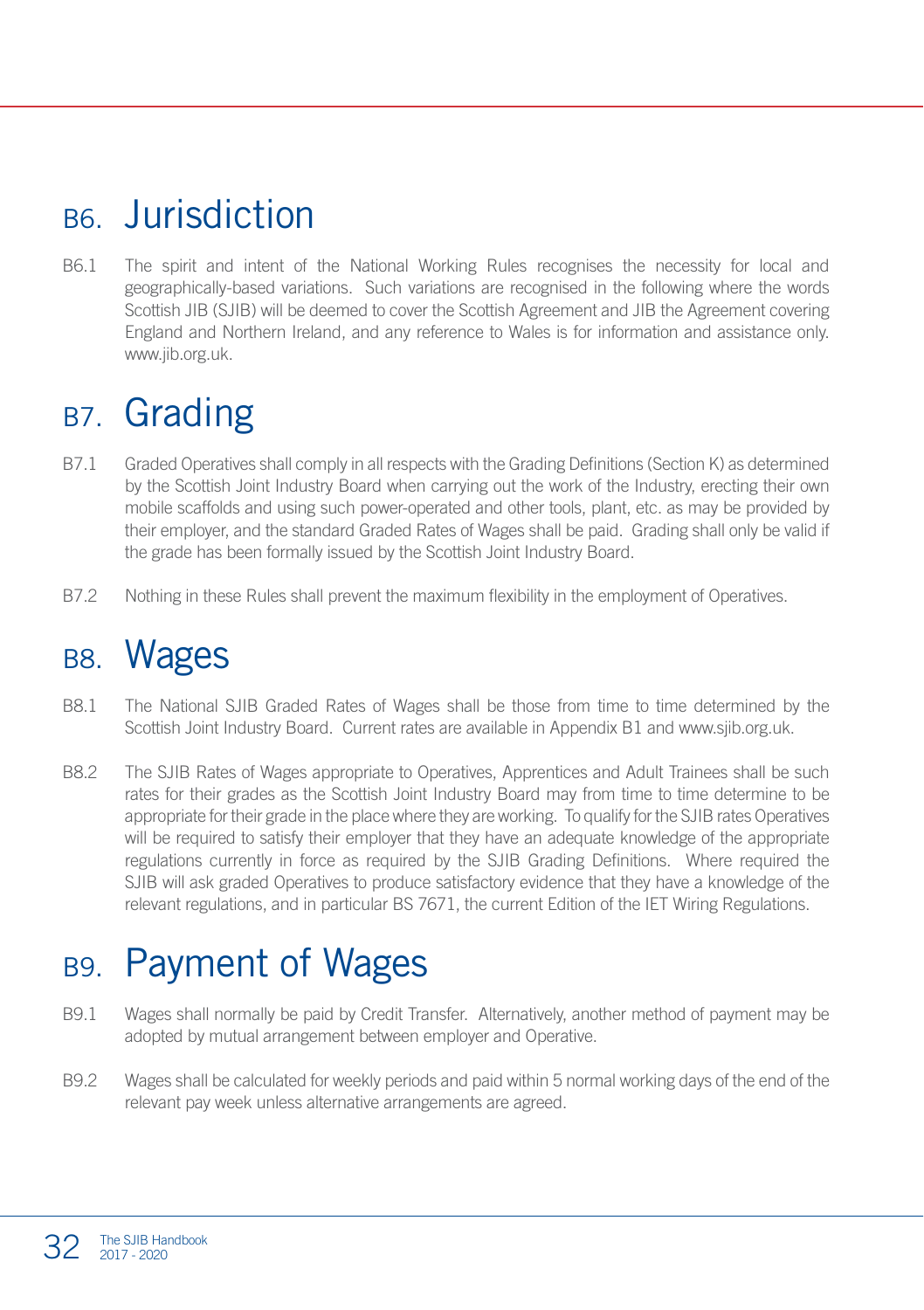B9.3 Each Operative shall receive an itemised written pay statement in accordance with the Employment Rights Act 1996 Section 8.

### B10. Standard Working Hours

- B10.1 The standard working week shall be 37.5 hours worked on 5 days, Monday to Friday inclusive. The normal working day shall not be more than eight hours worked in any consecutive twelve hours between  $7.00 \text{ a m}$  and  $7.00 \text{ n m}$ .
- B10.2 Permission for absence or lateness should be sought in advance from the employer if an individual has domestic, personal or other reasons. If this is not possible he should phone his employer informing him of the absence before 12 noon, or Mid-Shift for Shift Workers. Verbal messages delivered by workmates or relatives or other persons may be accepted by employers at their discretion.
- B10.3 In order to comply with Industry derogation under the Working Time Regulations, Operatives are only permitted to work a maximum of 48 hours per week averaged over a 52 week period. However, Operatives who wish to opt out of this regulation may do so by signing an opt-out agreement. A sample Opt-Out Agreement is shown in Appendix B2.
- B10.4 The employer shall declare the working days and hours (including breaks) on each job. Where shifts are required which fall outside these limits, payment and conditions of work shall be approved by the Scottish Joint Industry Board.

#### B<sub>11</sub> Tea and Meal Breaks

- B11.1 Where the working day is longer than six hours Operatives are entitled to a break.
- B11.2 Tea breaks shall be paid and shall be mutually agreed between employers and Operatives.
- B11.3 Meal breaks including washing time shall be unpaid, and shall be of one hour duration, or less, at the employer's discretion.
- B11.4 Once agreed, the time permitted for tea/meal breaks shall not be exceeded.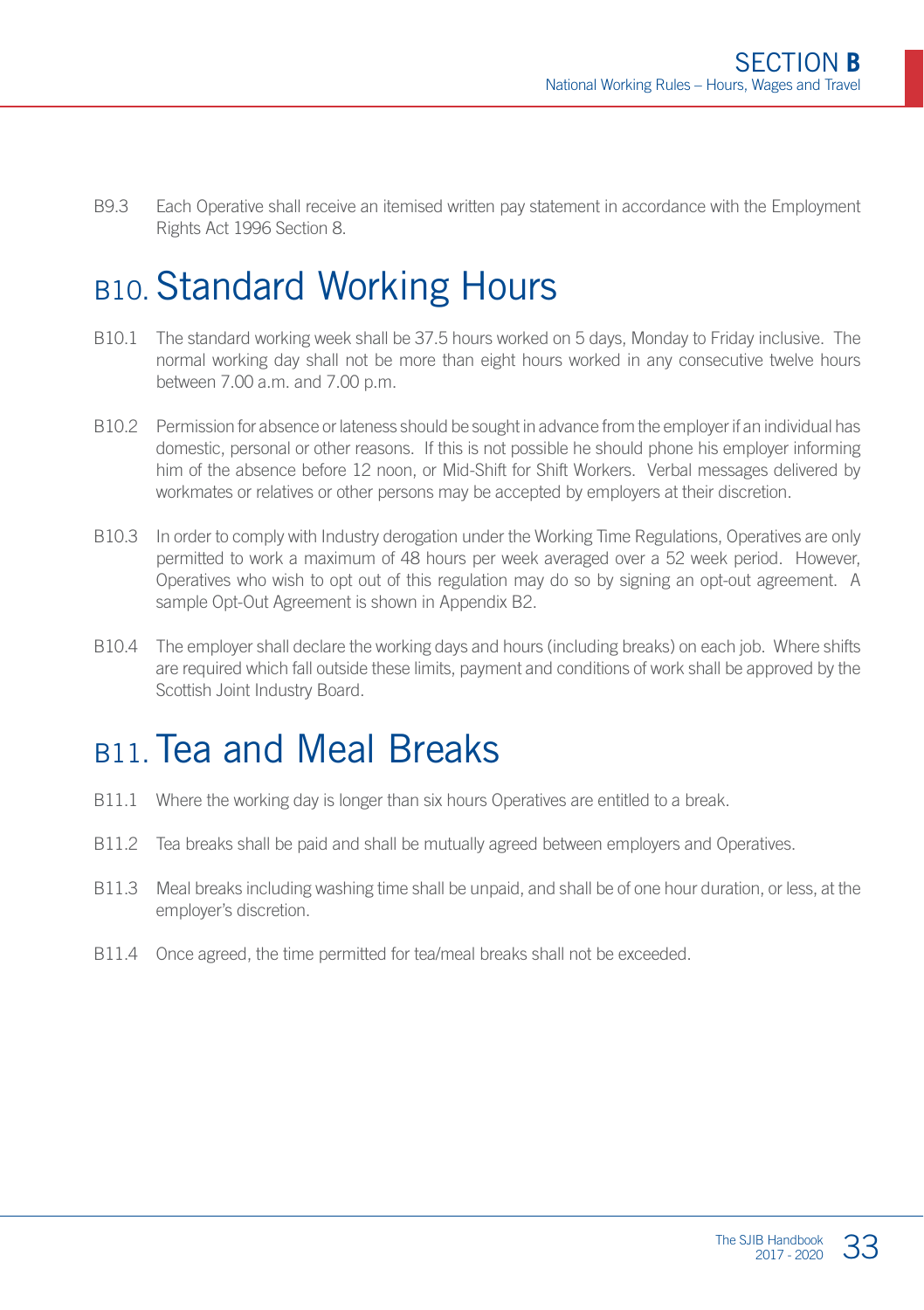### B<sub>12</sub>. Utilisation of Working Hours

- B12.1 There shall be full utilisation of working hours which shall not be subject to unauthorised breaks.
- B12.2 Employers and Operatives, with the involvement of the Union Regional Officer, may agree on any job arrangements for the maximum utilisation of working hours; a bonus payment or payments related to progress of the work and productivity levels, or any other related matters, in addition to the normal hourly rates of pay.
- B12.3 Poor time-keeping and/or unauthorised absences from the place of work during working hours shall be construed as misconduct.

### B13.Absences for Medical Reasons

- B13.1 Any Operative who is absent for medical reasons must submit either a Statement of Fitness for Work or, for the first seven days of absence, a Self Certification form. Where such absences occur on three or more occasions in any period of 12 weeks commencing with the first day of the first period of absence, the Operative may be given a formal warning (within one week of the ending of the third period of sickness absence). In the event of any further period of absence due to illness occurring within 12 weeks of the date of the warning letter, the Operative will be required to provide to his employer a Statement of Fitness for Work to cover that period of absence (see also Section G5.4).
- B13.2 Employers will, notwithstanding production of such certificates, have the right, upon there being an absence due to illness following the formal warning letter, to require the Operative concerned to be medically examined by either a doctor commissioned by the employer or by the Operative's own medical adviser, with a report being sent to the employer. In the latter case, the terms of the Access to Medical Reports Act 1988 will apply (see Appendix B3).
- B13.3 Any cost incurred by such examinations will be borne by the employer.
- B13.4 None of the foregoing precludes individual companies instituting their own arrangements providing those arrangements are within the parameters of this rule. For persistent problems with absence refer to Section G5.5.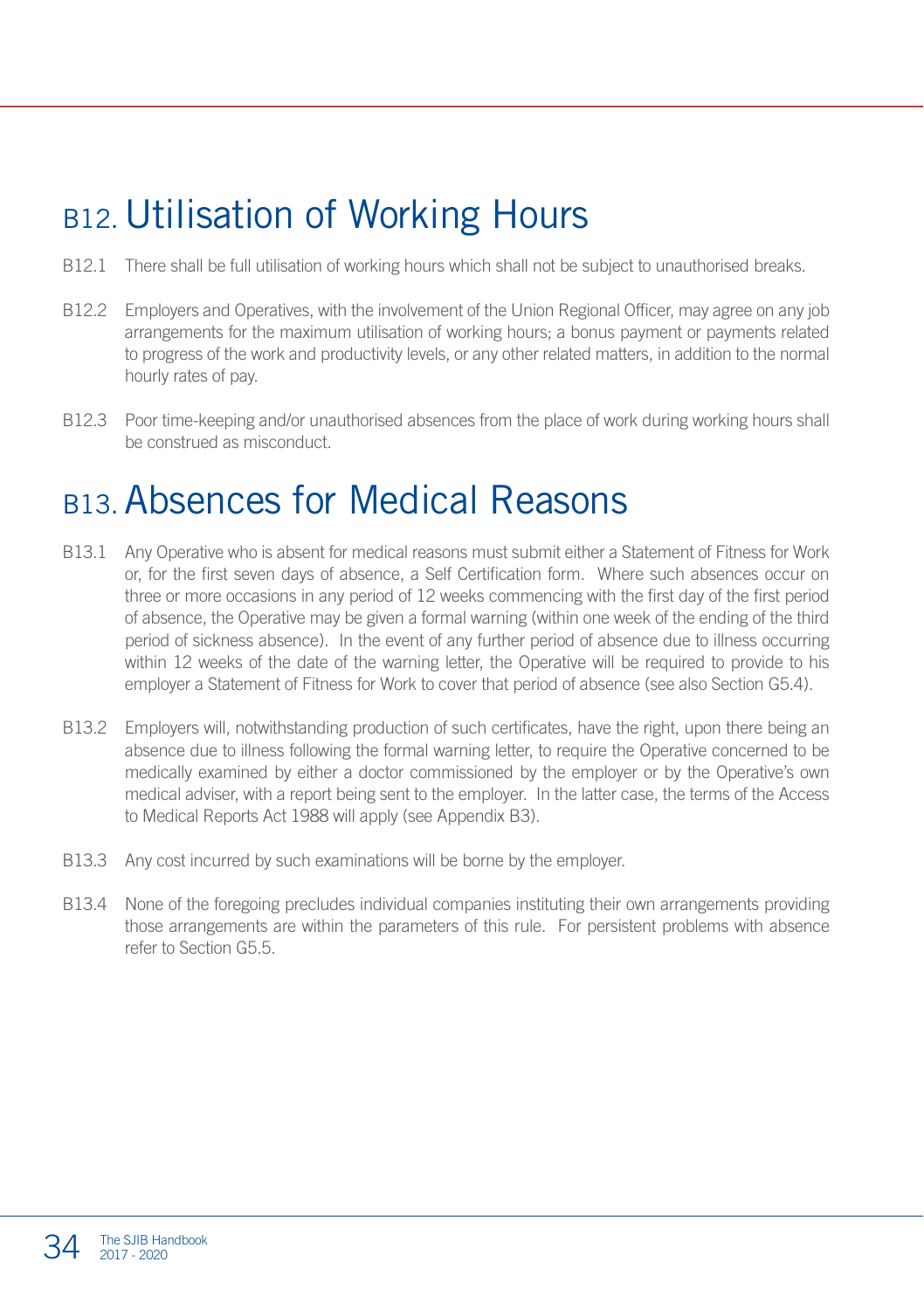### B<sub>14</sub> Bereavement Leave

B14.1 Employers will give sympathetic consideration to requests from Operatives for bereavement leave in the event of the death of a close relative (e.g. spouse, partner, children, parents, brother, sister or any other nominated beneficiary). When such bereavement leave is granted employers will pay the Operative concerned for up to three normal working days at their basic hourly rate.

### B<sub>15</sub>. Place of Employment

B15.1 All Operatives, with the exception of locally engaged labour, shall be taken into employment at the employer's established place of business, that is to say a principal or branch office, either of which shall be defined as the shop. Shop recruited Operatives are liable to be transferred to work on any site on which the employer has a contract. An Operative's place of employment shall therefore be defined within his Written Statement of Employment (see Section C - Appendix C1).

### B16.Shop Based Operatives - Shop Rate

- B16.1 Operatives who are required to book on and off at the employers shop shall be paid Shop Rate. These Operatives shall be entitled to time from booking on until booking off, with overtime if the time so booked exceeds the normal working day. They shall also be entitled, if transport is not provided free of charge, to Mileage Allowance as shown in Appendix B1.
- B16.2 An Operative, by agreement with an employer, may use his own car for business use. In this instance the Operative shall have appropriate insurance cover. Mileage Allowance shall be payable as shown in Appendix B1.

### B17. Operatives Who Travel Daily - Travel Rate

- B17.1 Operatives who are required to start and finish at the normal starting and finishing times on the job shall be paid Travel Rate. On jobs lasting more than one day, the Operative shall travel the first day and return the last day in his employer's time. On intervening days he shall travel both ways in his own time.
- B17.2 An Operative travelling daily and working away from the shop shall receive either a Mileage Allowance or Mileage Rate, as shown in Appendix B1.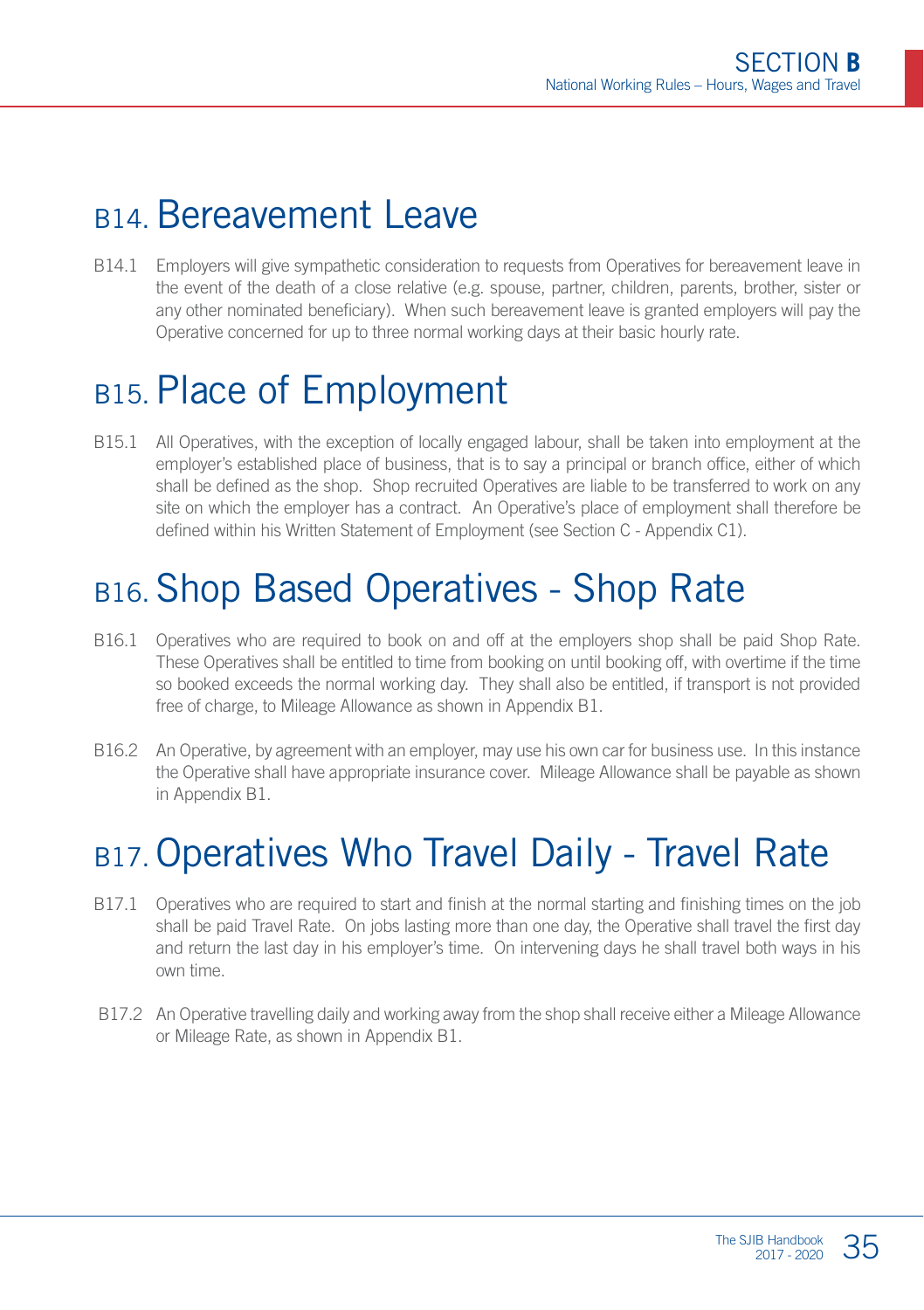### B18. Mileage Allowance and Mileage Rate

- B18.1 Operatives, Adult Trainees and Apprentices who are required to start and finish at the normal starting and finishing time on jobs over 15 miles from the shop to the job, shall receive either a:
	- (a) Mileage Allowance if using their own transport from the shop to the place of work. This allowance will not be taxable as it is within HMRC Approved Mileage Allowance Payment (AMAP) rates.
	- (b) Taxable Mileage Rate where transport has been provided.
- B18.2 Payment for the Mileage Allowance and Mileage Rate are as per the table shown in Appendix B1.
- B18.3 The calculation of the actual distance between the shop and the job will be by way of the shortest route on the RAC Route Planner. The Mileage Allowance and Mileage Rate are paid for the full return journey.
- B18.4 An Operative who considers that the transport provided by his employer is unsuitable may pursue a complaint through the grievance procedure (See Section G - Resolving Issues at Work).

### B<sub>19</sub> Overtime

B19.1 Overtime working by Operatives may from time to time be required by the employer to meet the requirements of the job and such a requirement will not be unreasonably withheld by Operatives.

### B20.Overtime Rates

- B20.1 Overtime rates Monday to Friday shall not apply until an Operative has worked the currently determined hours (37.5 hours) at normal rates in any one week. Additional time worked Monday to Friday after the currently determined hours shall be paid at time and a half.
- B20.2 Weekend overtime premium shall be calculated on all hours worked as shown in Rules B20.4 and B20.5.
- B20.3 Subject to the exceptions in Rule B20.6 (a c inclusive), an Operative who has not worked five days from Monday to Friday as provided in Rule B10.1 may be precluded from working the following Saturday or Sunday.
- B20.4 The first 6 hours worked on a Saturday shall be paid at the rate of time and a half from the start of the Saturday shift or up to 3.00 p.m. on a Saturday, whichever is sooner.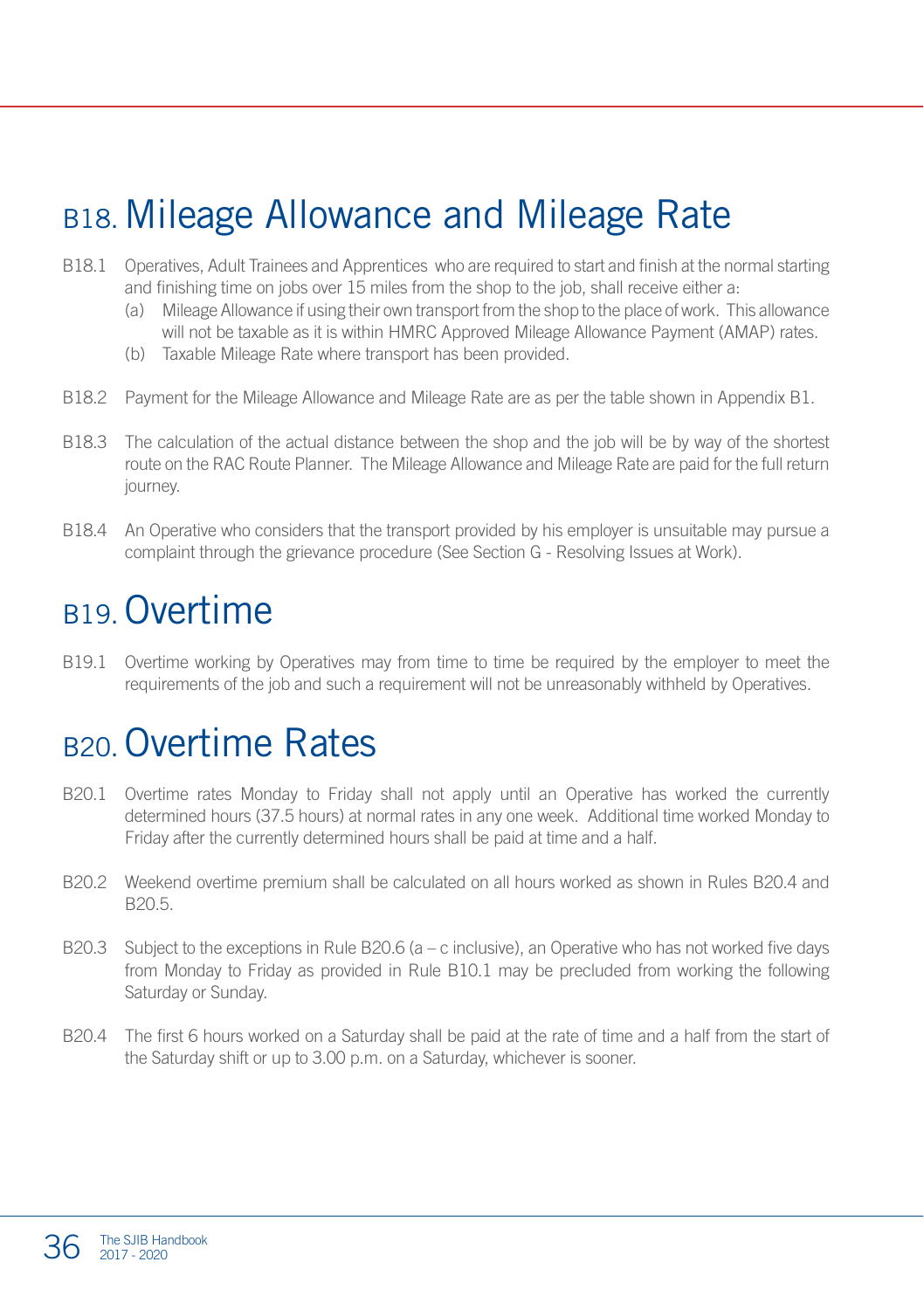- B20.5 Hours worked after the first 6 hours or from 3.00 p.m. on a Saturday shall be paid at double time, up to normal starting time on Monday.
- B20.6 Loss of overtime premium shall not be incurred where the Operative:
	- (a) was absent with the employer's permission e.g. holiday, authorised leave; or
	- (b) was absent through self-certified or certificated sickness; or
	- (c) was on an authorised rest period on a day following continuous working through the previous night.

### B21. Rest Periods Following Extended Overtime

- B21.1 An Operative who has worked his normal day work hours and continues to work overtime beyond midnight shall take a minimum break away from work of 7.5 hours.
- B21.2 Allowances shall be made for the time taken over and above the break time of 7.5 hours. Time spent on travel applicable to the relevant job shall not be taken into account when calculating the 7.5 hours minimum break.
- B21.3 If the next day is a normal working day, and the break extends into the normal working hours of that day, the Operative shall receive payment at the appropriate standard rate for the normal working hours lost.

**Note:** The normal working week excludes Saturday and Sunday.

### B22. Calculation of Overtime Including Rest **Periods**

B22.1 The hours of a rest period which extend into a normal working day shall be taken into account when calculating overtime in the relevant worked week.

### B23. Responsibility Payments

- B23.1 Approved Electricians in charge of work who undertake the supervision of other Operatives, shall be paid responsibility money details of which are available from www.sjib.org.uk. The supervision of Apprentices or other Trainees does not attract responsibility money.
- B23.2 Responsibility payments shall be enhanced by overtime and shift premia where appropriate.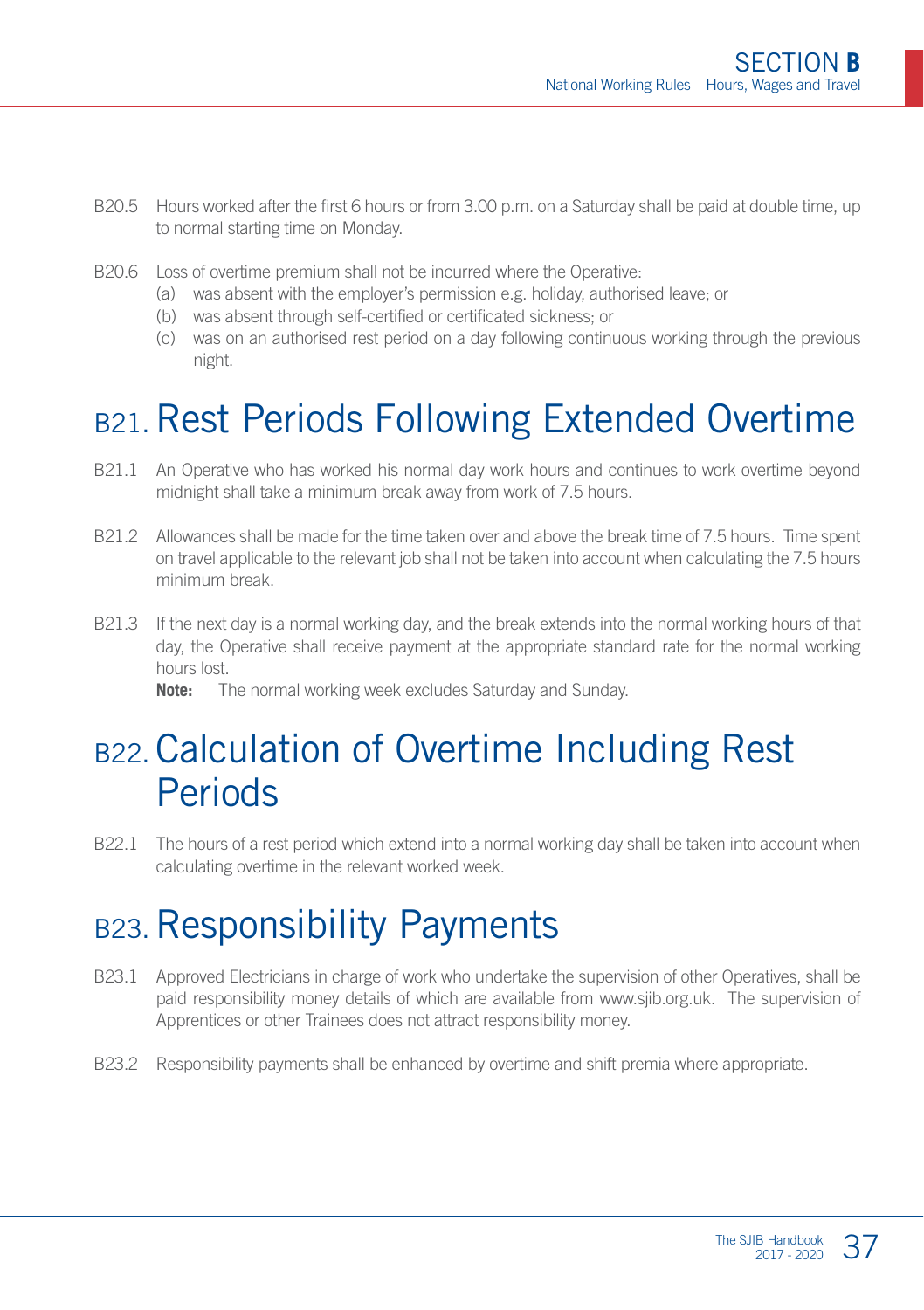### B24. Productivity and Incentive Schemes

B24.1 Employers and Operatives, with the involvement of the Union Regional Officer, may agree on any job arrangements for the maximum utilisation of working hours. This may include a bonus payment or payments related to progress of the work and productivity levels or any related matters in addition to the normal hourly rates of pay.

### B25.Shift Work

B25.1 Operatives may be required to undertake shift-working arrangements (as detailed below) in order to meet the requirements of the job or client. Operatives may not be so required without reasonable notice.

#### (a) **Nightshift**

- (i) Nightshift will be constituted where Operatives work throughout the night for at least three consecutive nights (see Appendix B4 for Health Assessment form for Nightshift workers).
- (ii) Nightshift will normally consist of 37.5 hours worked on 5 nights Monday night to Friday night inclusive, with unpaid meal breaks for meals each night to be mutually arranged. The employer shall declare working hours including meal breaks in each contract.
- (iii) Nightshift shall be paid at the rate of time and one-third for all hours worked up to 37.5 hours in any one week, Monday to Friday.
- (iv) Where Operatives work throughout the night for less than three consecutive nights they shall be paid at time and a half for shifts starting Monday to Friday, and double time for shifts starting on Saturday or Sunday.

#### (b) **Double Day Shift**

- (i) The shift week will be from Monday to Friday. Each shift shall be of at least 7.5 hours worked with an unpaid half hour meal break. The distribution of the hours will be subject to local requirements. Shifts will normally be on an early and late basis.
- (ii) Double day shift working will be paid at the rate of time plus 20% for normal hours worked in the early shift, and time plus 30% for normal hours worked in the late shift.

#### (c) **Three Shift Working**

- (i) The shift week will be from Monday to Friday. Each shift shall be of 7.5 hours duration with an unpaid half hour meal break. The distribution of the hours will be subject to local requirements. Shifts will normally be on early, late and night shift basis.
- (ii) Three shift working will be paid at the rate of time plus 20%, time plus 30% and time plus 33% for the early, late and night shifts respectively.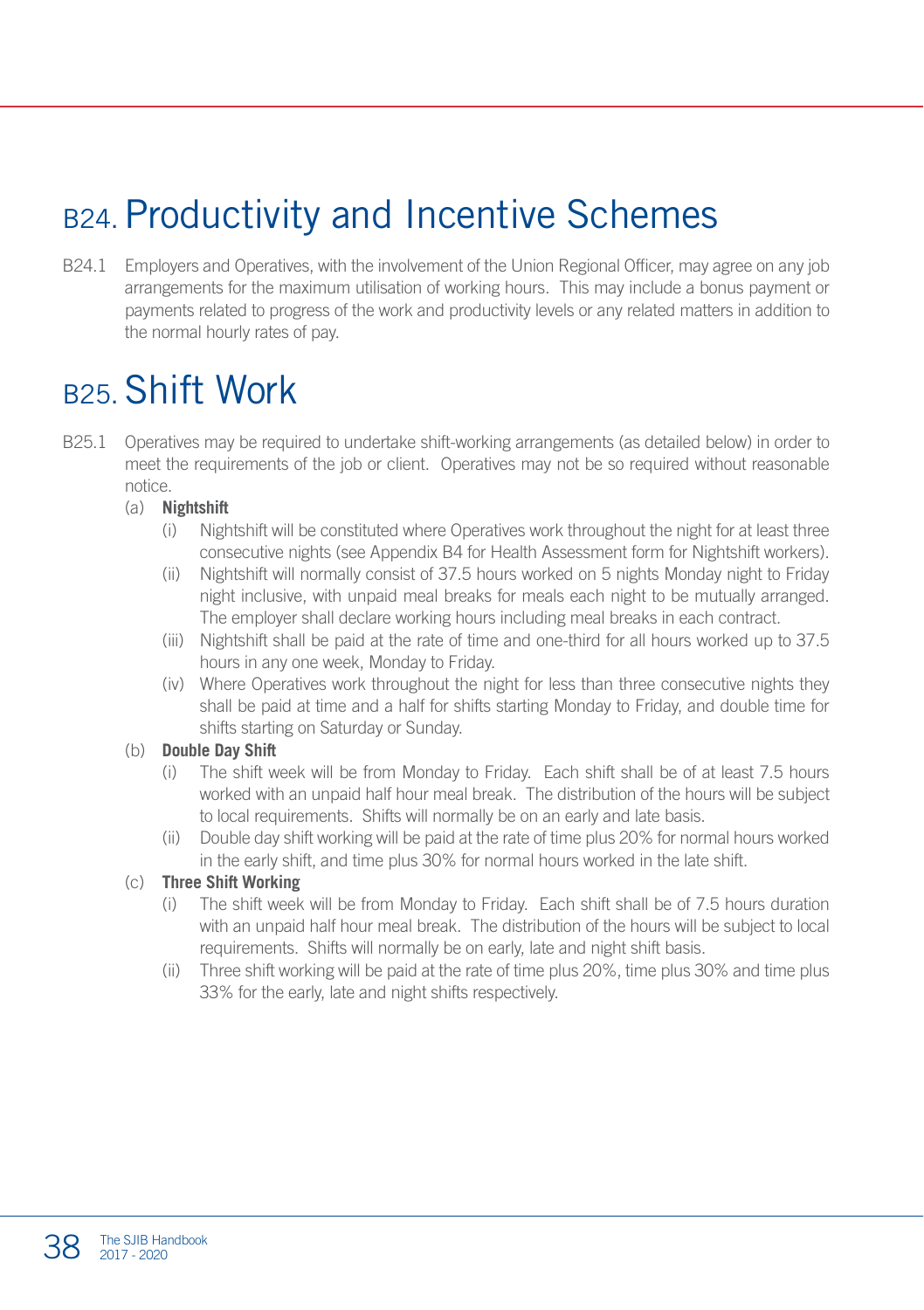#### (d) **Continuous Shift Working (Over a 7-Day Period)**

- (i) **Occasional** Where shift work is occasionally required to cover both weekdays and weekend, weekend working shall attract the appropriate premia contained in Rules B20.4 and B20.5. Weekday working shall attract the premia contained in Rule B25.1(c). Generally speaking, occasional shift-work shall be defined as a shift-work requirement for a period of 4 weeks or less to meet some short term or emergency need.
- (ii) **Rostered** Where continuous three shift working is required to cover a regular seven day working pattern the following conditions shall be observed:
	- [i] Prior to the introduction of a rostered three shift working system the employer will discuss and agree with his Operatives' representatives the most suitable pattern of hours to achieve the required cover.
	- [ii] Subject to the above, rostered three shift working shall not be restricted.
	- [iii] The normal shift week shall be from Monday to Sunday and will comprise a maximum 37.5 hours in any one week for which the Operatives shall be paid at time plus 30%.
	- [iv] All hours rostered or un-rostered in excess of 37.5 hours in any week, Monday to Sunday, shall fall within the terms of Rule B25.1(e), (f) and (g).

#### (e) **Overtime on Shifts**

(i) The number of hours to be worked at the appropriate shift rates before overtime premium is calculated shall be 37.5 hours.

#### (f) **Premium Payments**

(i) Premium payments shall be calculated on the appropriate standard rate of pay and not at the shift rate.

#### (g) **Overtime on Rostered Days Off**

(i) Operatives required to work on rostered days off shall receive overtime premium in accordance with Rules B20.4 and B20.5.

### B26. Transfer from Day to Night or Night to Day Shifts

B26.1 When Nightshift Operatives at termination of nightshift, having worked after midnight, go on to day shift on the morning of that same day, the hours worked during that day shall be paid at the appropriate overtime rates. Similarly, where a day Operative having worked after midday goes on to a night shift that same night, the worked hours of that first night shift shall be paid at the appropriate overtime rates.

### B<sub>27</sub>. Reasonable Notice

B27.1 Operatives will be given reasonable notice by their employer when they are required to undertake shift working arrangements.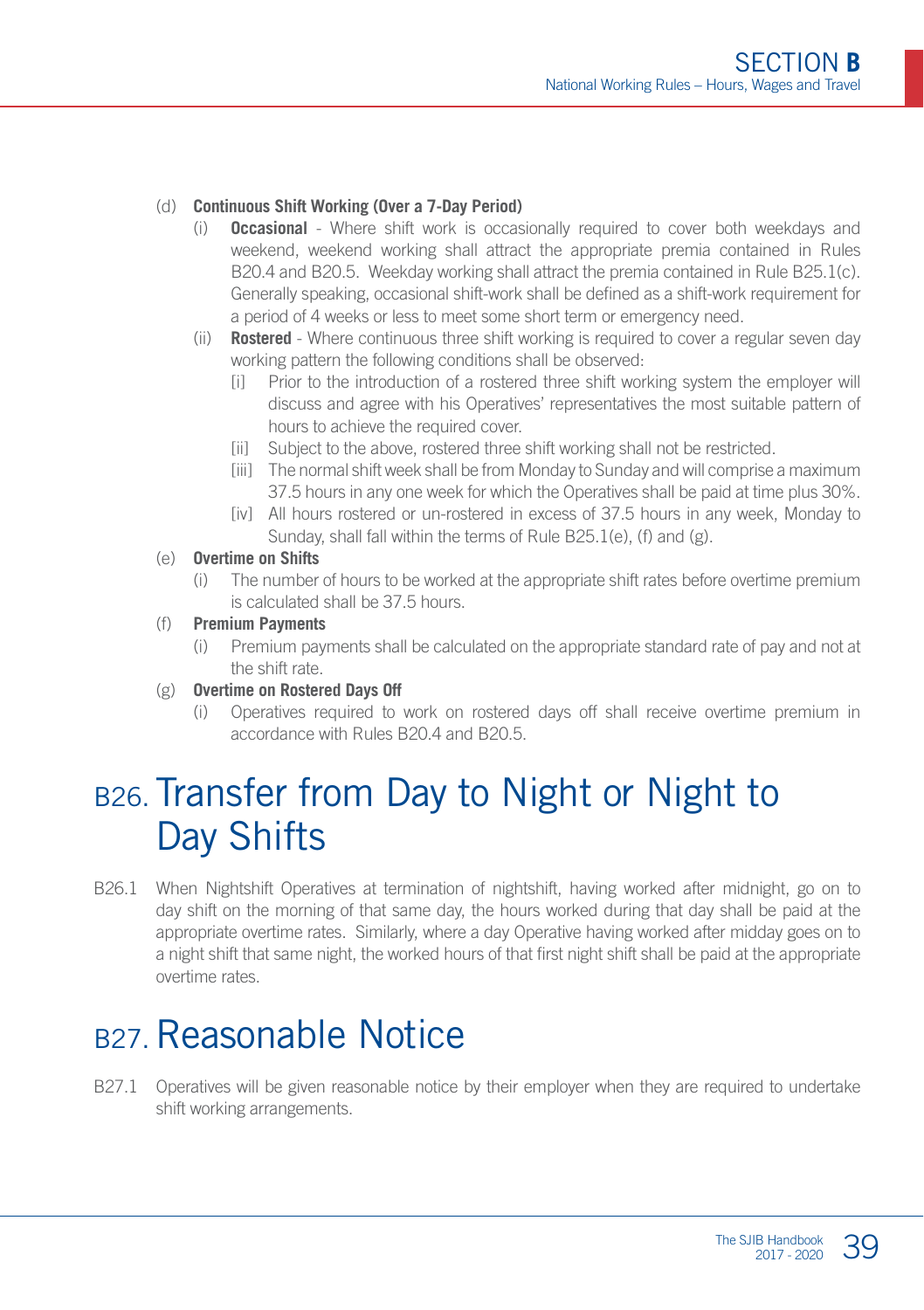### B<sub>28</sub>. Flexible Working

- B28.1 Because of the very wide range of work activities covered by this agreement, in certain situations in the interests of efficiency and productivity, a flexible working pattern may be appropriate. Therefore, by mutual agreement between the employer and the Operative and vetting by a Union Regional Officer, the following rule may apply. Any flexible working patterns must not be introduced to circumvent any existing overtime provisions.
- B28.2 An Operative who agrees to work a flexible working pattern (i.e. to work any five days out of seven) shall:
	- (a) be paid his graded rate plus a premium of 15% for working the agreed pattern of work in each week;
	- (b) receive the appropriate overtime premium calculated on the basic graded pay rate after working 37.5 hours in any week on the agreed pattern of work;
	- (c) be paid time and a half at the basic graded rate of pay for the first 6 hours worked on the first agreed rest day of each week. Thereafter, at the rate of double time for the remainder of any rest day or part thereof worked in that week;
	- (d) not receive overtime premium for any Saturday or Sunday included in the agreed working pattern;
	- (e) forfeit the 15% premium for any week in which there is a failure, without an acceptable reason, to report for duty on any Saturday or Sunday which is included in the agreed pattern of work. Examples of acceptable reasons are when the operative:
		- (i) has lost time through self-certified or illness covered with a Statement of Fitness for Work;
		- (ii) was on a rest period for the day following continuous working all the previous night;
		- (iii) was absent with his employer's permission e.g. holiday or authorised leave.
	- (f) In the event of Operatives undertaking a flexible working schedule being called out, Rules B<sub>29.1</sub> and B<sub>29.2</sub> will apply with the two agreed rest days in the 7 day working cycle being treated as Saturday and Sunday.

### B29.Call-Out

- B29.1 For emergency Call-Outs when an Operative, having returned home after his normal finishing time, is called upon to return to work before his next normal starting time, he shall be paid at time and a half for all hours worked home to home. Between 3.00 p.m. on Saturday and the normal starting time on Monday, the appropriate rate paid shall be double time.
- B29.2 In addition, he shall be paid Call-Out Allowances, details of which are available from Appendix B1 and on www.sjib.org.uk. The first Call-Out in any rest period shall be paid at the higher 1st Call-Out Allowance. In the event that an Operative, having returned home after a Call-Out, is called out again a further Subsequent Call-Out Allowance shall be paid in respect of this second Call-Out and at the same rates for each subsequent Call-Out prior to the next normal starting time.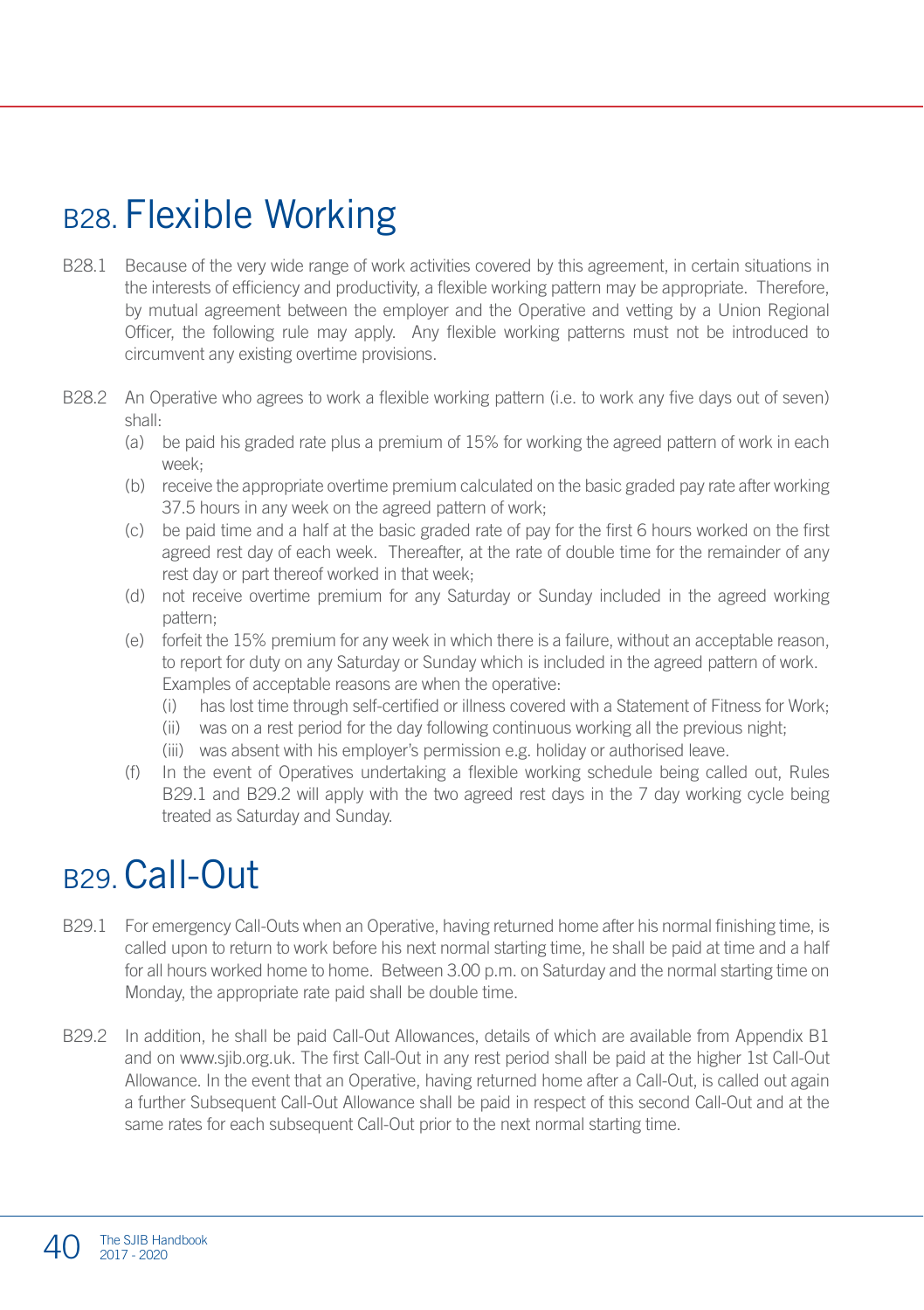### B30. Operatives Who Lodge

- B30.1 Operatives who are required by their employer to work away from their normal work location where daily travel from their home to this new temporary location would be onerous, shall be entitled to lodge.
- B30.2 The Employer shall determine when the Operatives are required to lodge. However, employers shall not unreasonably refuse Operatives lodgings.
- B30.3 Where the accommodation is located over 15 miles from the site, the Operative shall receive either the Mileage Allowance or Mileage Rate as shown in Appendix B1.
- B30.4 An Operative sent to a job where lodging is necessary shall receive actual fare and payment for time spent travelling at basic Travel Rate from the employer's shop to the job. Similar payments shall apply on his return except that if he leaves the job of his own free will within one clear calendar month from the date of his arrival, or is dismissed by his employer, no return fare or payment for time spent travelling shall be paid.
- B30.5 On each occasion that a transport authority (whether nationally or locally) announces a change in fares, then on the same date there shall be deemed to be a promulgation of an SJIB determination requiring the revised fares also to be paid to the Operatives concerned, who are paid fares in accordance with these rules.

### B31. Lodging Allowance

- B31.1 Lodging allowance at the rate shown in Appendix B1 and www.sjib.org.uk shall be paid to an Operative who, by arrangement with his employer, has to take lodgings, and shall be payable in respect of each night spent away from home.
- B31.2 This rule shall not apply where suitable board and lodging is arranged by the employer at no cost to the Operative. Where the employer arranges accommodation it shall be of reasonable standard and include breakfast and evening meal.
- B31.3 A lodging allowance retention fee per night may be paid as appropriate. Receipts should be presented to the employer in a timely manner.
- B31.4 No payment for the retention of lodgings during the annual holiday period shall be made by the employer except in cases where the Operative is required to pay a lodging retention fee during the annual holiday, when reimbursement shall be in respect of the amount actually paid up to a maximum agreed by the SJIB as shown in Appendix B1 and www.sjib.org.uk. The Operative shall provide proof of payment to the employer's satisfaction.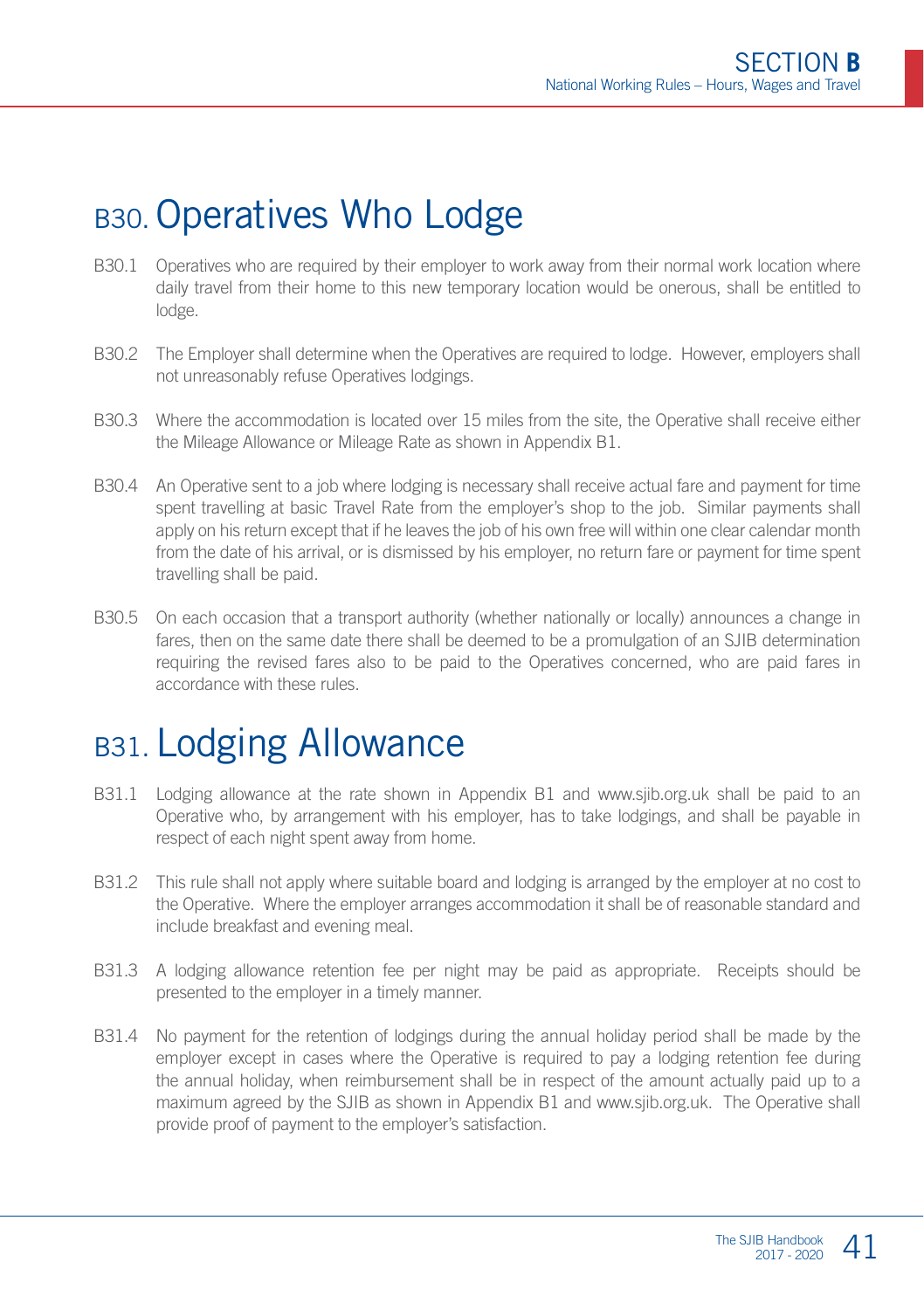### B31. Lodging Allowance continued

- B31.5 The payment of lodging allowance shall not be made during absence from employment unless a Statement of Fitness for Work is produced for the whole of the period claimed. An Operative absent three times in any period of 12 weeks shall, for the third of such absences, provide a Certificate prepared and certified by a Doctor. Notwithstanding these provisions the employer may, following said absences, require such an Operative to be medically examined by a Doctor commissioned by the employer. In such cases the terms of the Access to Medical Reports Act 1988 will apply (see Appendix B3).
- B31.6 If an Operative while working away from home is taken ill and is certified by a doctor to be unfit for work, notwithstanding that his actual employment has terminated or been suspended by custom or trade, he shall be allowed the above Lodging Allowance up to a maximum of five nights to enable arrangements to be made for his being taken to hospital or to return home. The payment of the above allowance shall not infer continued employment after the date of disability.
	- $\bullet$  Application for Lodging Allowance Form: See Appendix B5
	- **O** Summary of Taxation of Travel and Lodging Payments: See Appendix B6

### B32 Periodic Travel

- B32.1 Operatives living away from home and in receipt of lodging allowance under Rule B31.1 B31.6 inclusive, shall be paid the following periodic travel allowances. Travel by rail shall be paid at the full standard rate.
	- (a) On jobs up to and including 100 miles from the employer's shop, return fares from the job to the employer's shop, without payment for time spent travelling, shall be paid every two weeks.
	- (b) On jobs over 100 miles and up to and including 200 miles from the employer's shop, return fares from the job to the employer's shop with four hours payment for time spent travelling paid at ordinary rates, shall be paid every two weeks.
	- (c) On jobs over 200 miles from the employer's shop, return fares from the job to the employer's shop with 7.5 hours payment for time spent travelling at ordinary rates, shall be paid every two weeks.
	- (d) In cases under sub-clauses (b) and (c) above, where the employer through necessity or expediency requires his Operatives to work during the specified weekend leave period, the employer shall arrange that they shall have another period in substitution, but this provision shall not apply under sub-clause (a) above.
	- (e) Operatives who choose to return home at weekends outside the above prescribed periods shall do so at their own expense.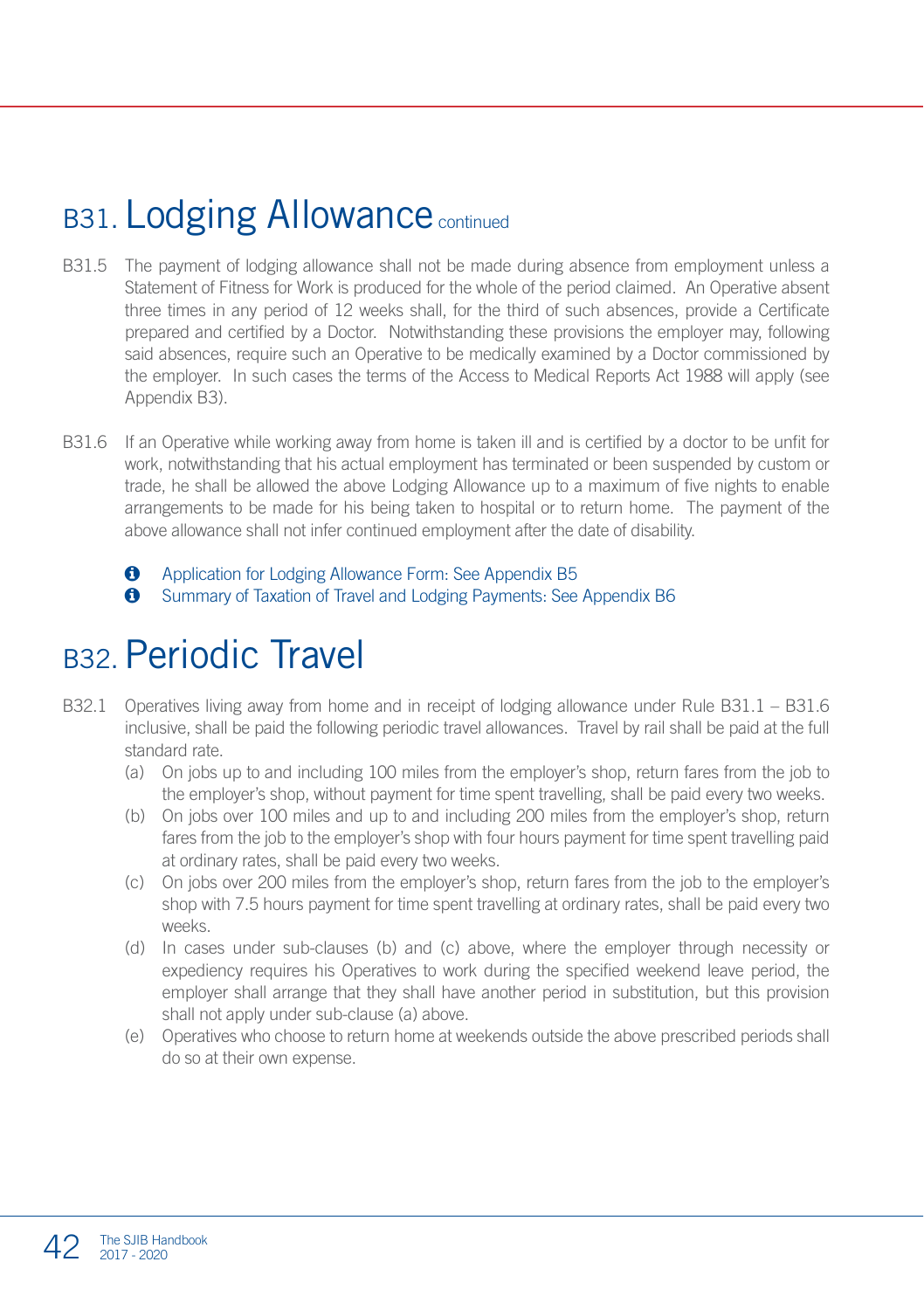### B33. Protracted Journeys

- B33.1 On protracted journeys the Operative shall be entitled to the basic Travel Rate for every hour (up to a maximum of 7.5 hours per day) he is travelling on an aeroplane, train, ship or other conveyance. Should a journey be interrupted or delayed and the Operative is provided with suitable accommodation, he shall be paid for the standard working hours of a day at the basic Travel Rate while so held up.
- B33.2 Where transport between the job and the shop is by air, then a return journey shall be arranged every four weeks, regardless of distance.

### B34. Locally Engaged Labour

- B34.1 Where an employer does not have a shop within a 25 mile radius of the job, he can engage labour living within a 25 mile radius of that job. Operatives, who are in receipt of the Travel Rate, shall receive either a Mileage Allowance or Mileage Rate as shown in Appendix B1 and in accordance with B17.1 but with the exception of home being substituted for shop in B18.1.
- B34.2 Locally engaged labour living within a 25 mile radius of the job can be transferred to other jobs within that radius without affecting their entitlements under this rule. Operatives transferred to a job outside that radius may be entitled to Lodging Allowance in accordance with the Rules.
	- (a) Upon engagement, the site upon which the Operative is placed is formally his place of work and must be declared (as provided for under the amended SJIB statement of particular terms of employment) to comply with the requirements of the Employment Rights Act 1996.
	- (b) When a redundancy situation occurs at the place where the Operative was so employed (Employment Rights Act 1996) that place is, for the shop recruited Operative, the entire work area covered by the shop of recruitment and, for the site recruited Operative, the site of recruitment, and selection for redundancy must be made on that basis, within the parameters of the employers agreed selection procedures and the statutory rights of those concerned.
	- (c) It is advisable that an employer should make the points of law set out under (a) and (b) clear to the Operative, particularly the locally engaged Operative, when he accepts work as a site recruited Operative.
	- (d) In the event of a dispute arising, each case will be considered in the light of justice, equity and the merits of the individual case.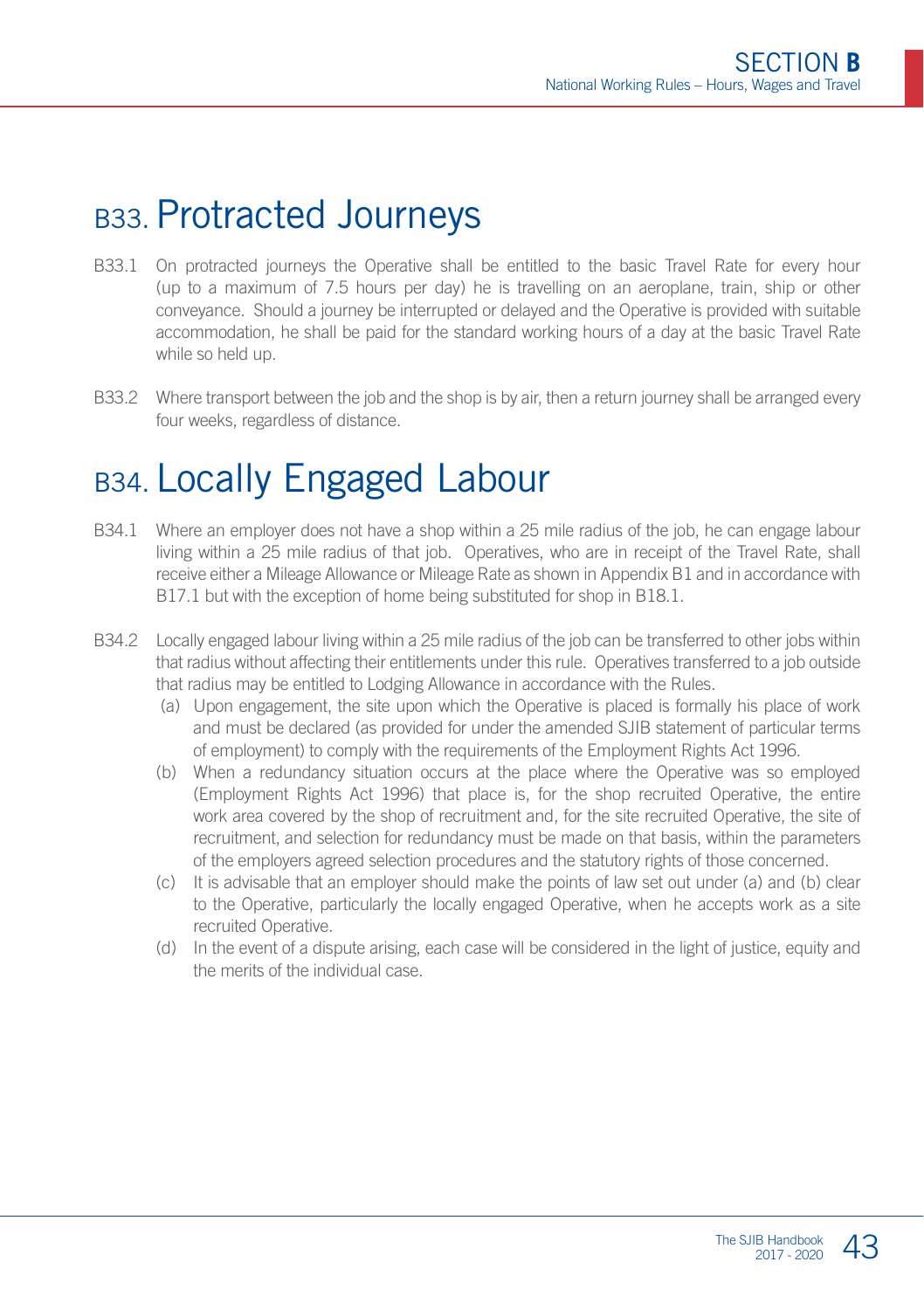### B35. Prohibition of Private Work

B35.1 No Operative shall carry out electrical work for gain on his own account or in his own time whilst in employment. Operatives in breach of this rule are liable, after due enquiry at which they have the right to be represented, to be summarily dismissed.

### B36. Meetings of Operatives

- B36.1 Meetings of Operatives shall not be held during working hours except with prior permission of the employer's authorised representative, following arrangement with an authorised representative of the Union recognised for bargaining purposes.
- B36.2 The foregoing provisions are subject to any relevant Codes of Practice.

### B<sub>37</sub> Tools

- B37.1 Employers shall provide as required all power-operated and expendable tools which shall be of suitable quality and of good repair. Operatives shall act with the greatest possible responsibility in respect of the use and safe-keeping of such tools supplied by their employers.
- B37.2 Each Operative shall provide a lockable tool box and the appropriate kit of hand tools as detailed in Appendix B7. These tools will be of suitable quality and in good repair for efficiently carrying out the work for which he is employed and shall be maintained in good condition. Apprentices shall also provide said tools in quantity and type as indicated for the Stage(s) of Apprenticeship.
- B37.3 Where practicable, employers shall provide suitable lockable facilities for storing Operatives' tool kits. Operatives shall be responsible for depositing and uplifting their tool kits from such lockable facilities at the appropriate opening times.
- B37.4 Where such lockable facilities are provided the employer will be responsible for the loss of any tool kits due to theft, provided that the theft took place when the lockable facility was locked and such theft was reported to the police. In such cases, employers will be responsible for replacing only those tools listed in the National Working Rules. Employers shall carry out periodic tool kit inspections to ensure that such kit or other tools provided by the Operative are of suitable quality and in good repair.
- B37.5 During working hours the employer shall be responsible for insuring Operatives' tools that are stored within a locked company vehicle.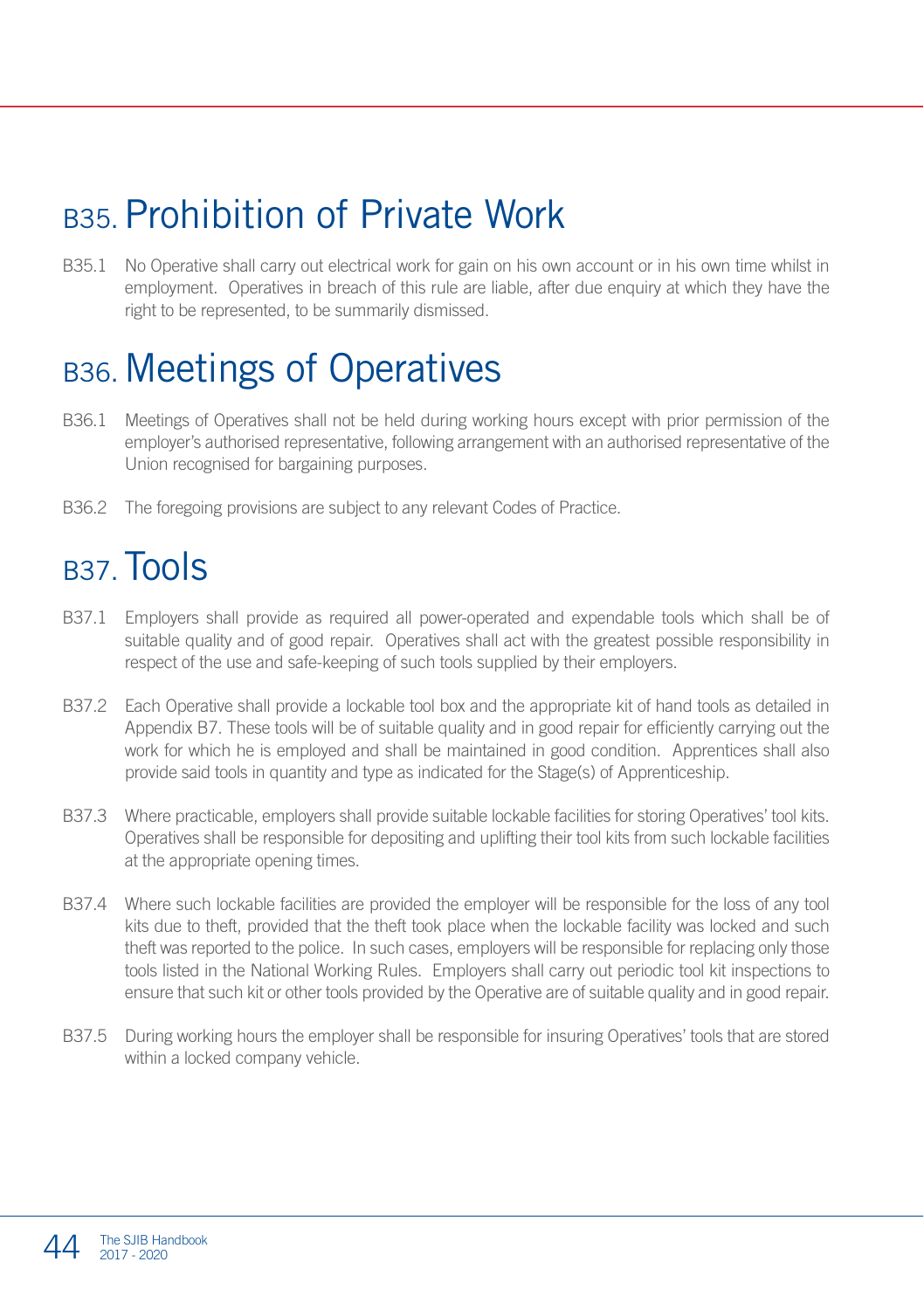- B37.6 Other than B37.5 above, employers are not responsible for the loss or damage to the tools or personal property of Operatives. All Operatives are advised in their own interest to insure such articles against loss. Operatives must ensure that any such loss or damage must be repaired or replaced as appropriate within a reasonable time of discovery.
- B37.7 Damaged or inferior quality tools must not be used by the Operative.
- B37.8 When working on or near live installations, insulated tools must be used.

### B38. Ratio of Apprentices

- B38.1 On a three year average, an employer shall not employ more than one Apprentice to one skilled\* Operative and shall adjust his general staff to that proportion. Apprentices shall be subject to appropriate supervision by a competent person.
- B38.2 On any job the ratio of Apprentices shall not exceed one Apprentice to one skilled\* Operative. **Note:** \* Skilled shall be interpreted according to the Qualifications of Skilled Operative.

### B39. Safety, Health and Welfare

- B39.1 The employer shall comply with legal requirements regarding safety, health and welfare facilities.
- B39.2 Employers have a duty to ascertain and comply with their responsibilities under the relevant Statute(s) and Regulation(s) and conditions of their contract. Operatives have a duty to ascertain and comply with their responsibilities under the relevant Statute(s) and Regulation(s) and conditions of employment before commencing work on a site.
- B39.3 Operatives must observe their safety instructions to ensure the safety of themselves and their fellow Operatives.
- B39.4 Operatives must use and not misuse facilities provided for their individual safety, health and welfare.
- B39.5 The wearing of safety helmets shall extend to all work places where a risk of head injury is present.
- B39.6 Consequently, except where the company or site rules or notices make exception or where the foreseeable risk of head injury is negligible, all Operatives, Adult Trainees and Apprentices shall wear a safety helmet at all times when in the vicinity of construction operations.
- B39.7 Subject to the use of the appropriate disciplinary procedures under these Rules, action taken by an employer to enforce the wearing and use of Personal Protective Equipment and Clothing shall be supported by the Scottish Joint Industry Board.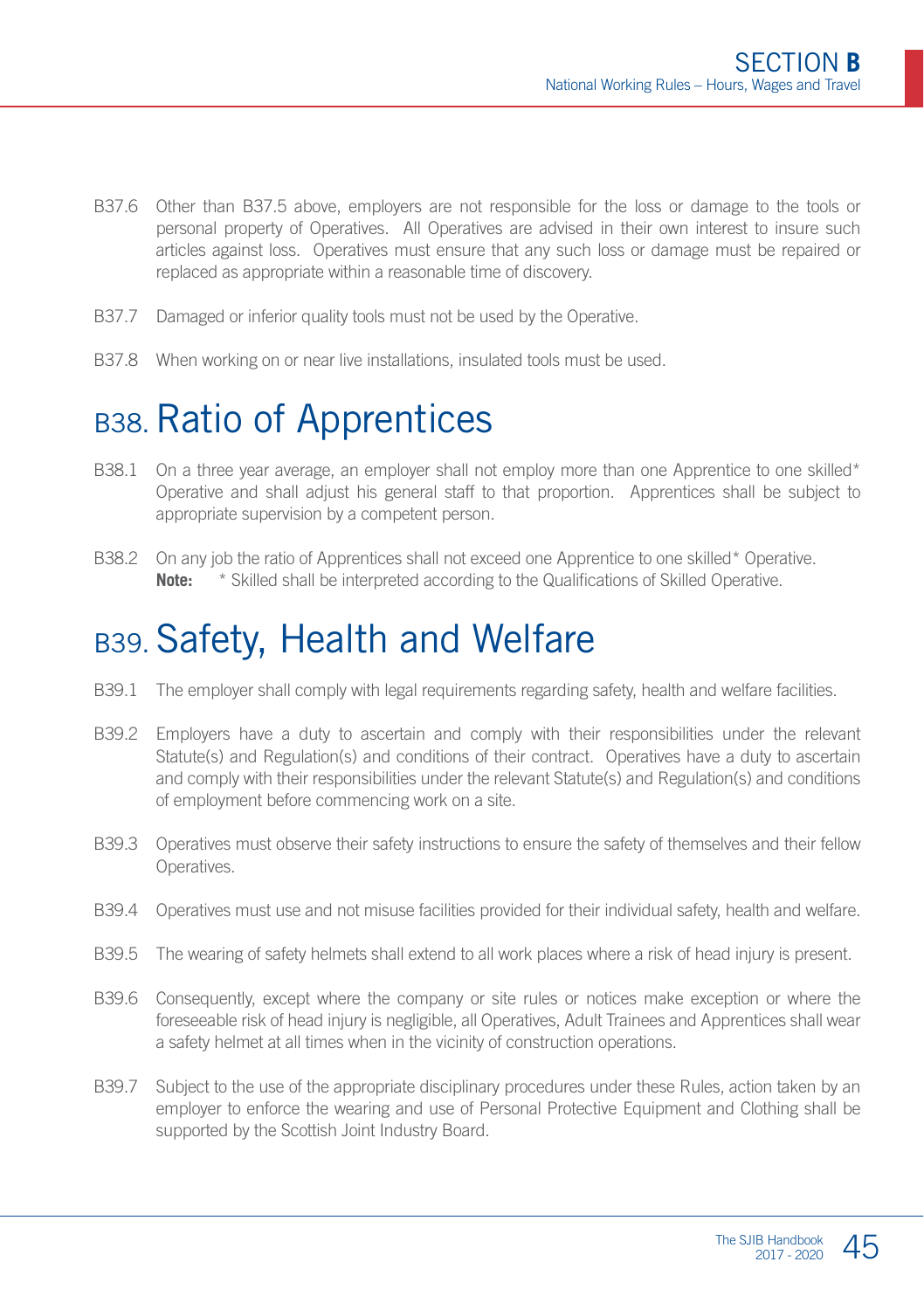### B39. Safety, Health and Welfare continued

B39.8 Operatives will comply with the Employer arrangements relative to the provision and maintenance of Personal Protective Equipment and Clothing.

### B40.Employment in England, Wales, Northern Ireland, The Isle of Man and The Channel Islands

B40.1 Operatives employed under the terms of the National Working Rules who are required to work in England, Wales, Northern Ireland, the Isle of Man and the Channel Islands shall continue to be entitled to benefits under the SJIB Holiday Schemes and payments in respect of any public holidays taken at times in accordance with Rules applying to the site but, in all other respects, shall be paid wages and be subject to conditions of employment concerned by the JIB for England, Wales, Northern Ireland, the Isle of Man and the Channel Islands. Where the proposed arrangement involves long term working outside Scotland the Operative should, where possible, be offered a transfer with the application of JIB Rules and arrangements. Until any such transfer is arranged the Operative's place of employment remains as specified in his current Contract of Employment for the purposes of assessing entitlement to periodic travel allowances, lodging allowance and other related matters.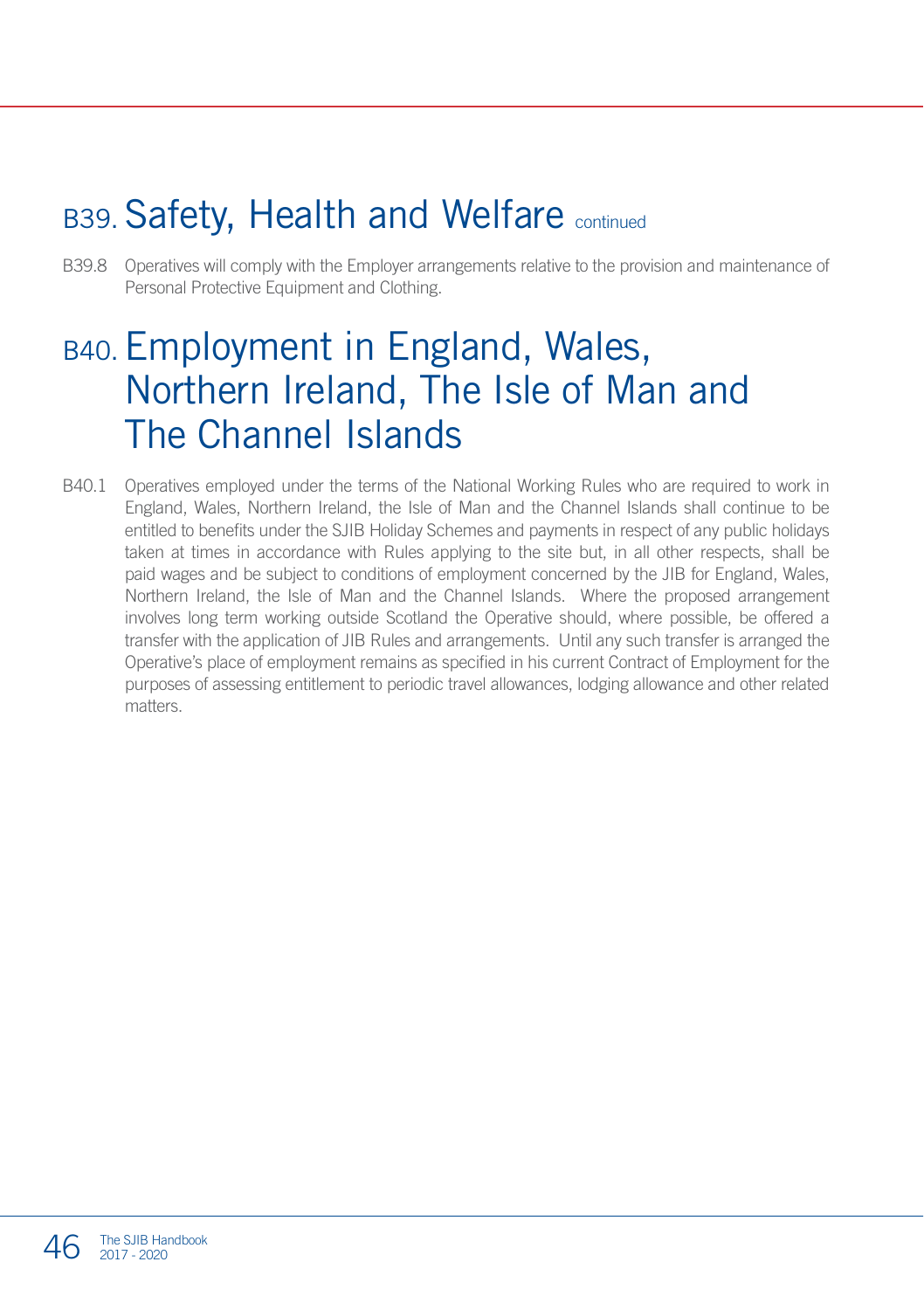#### **WAGE RATES, PAYMENTS AND WELFARE AMOUNTS 2017 - 2020**

#### **SJIB NATIONAL WAGE RATES 2017 TO 2020**

| <b>Operatives</b>                                                   | Effective:<br>02/01/2017 |                      | <b>Effective:</b><br>01/01/2018 |                      | Effective:<br>07/01/2019 |                      | <b>Effective:</b><br>06/01/2020 |                      |
|---------------------------------------------------------------------|--------------------------|----------------------|---------------------------------|----------------------|--------------------------|----------------------|---------------------------------|----------------------|
|                                                                     | 2%                       |                      | 2.5%                            |                      | 2.75%                    |                      | 3%                              |                      |
|                                                                     | Shop<br>(E)              | <b>Travel</b><br>(E) | Shop,<br>(E)                    | <b>Travel</b><br>(E) | Shop<br>(E)              | <b>Travel</b><br>(E) | Shop<br>(E)                     | <b>Travel</b><br>(E) |
| <b>Technician</b>                                                   | 15.97                    | 17.92                | 16.37                           | 18.37                | 16.82                    | 18.88                | 17.32                           | 19.45                |
| <b>Approved Electrician</b>                                         | 13.98                    | 15.92                | 14.33                           | 16.32                | 14.72                    | 16.77                | 15.16                           | 17.27                |
| Electrician                                                         | 12.73                    | 14.68                | 13.05                           | 15.05                | 13.41                    | 15.46                | 13.81                           | 15.92                |
| Labourer                                                            | 9.83                     | 11.79                | 10.08                           | 12.08                | 10.36                    | 12.41                | 10.67                           | 12.78                |
| Adult Trainee Stage 1                                               | 9.83                     | 11.79                | 10.08                           | 12.08                | 10.36                    | 12.41                | 10.67                           | 12.78                |
| <b>Adult Trainee Stage 2</b>                                        | 10.82                    | 12.48                | 11.09                           | 12.79                | 11.40                    | 13.14                | 11.74                           | 13.53                |
| <b>Adult Trainee Stage 3</b>                                        | 12.09                    | 13.95                | 12.40                           | 14.30                | 12.74                    | 14.69                | 13.12                           | 15.12                |
| Apprentice Stage 3<br>(Apprentices registered<br>before 07/01/2013) | 9.47                     | 11.15                | 9.71                            | 11.43                | 9.98                     | 11.74                | 10.28                           | 12.09                |

Approved Electricians Responsibility Money – From 10p to £1.00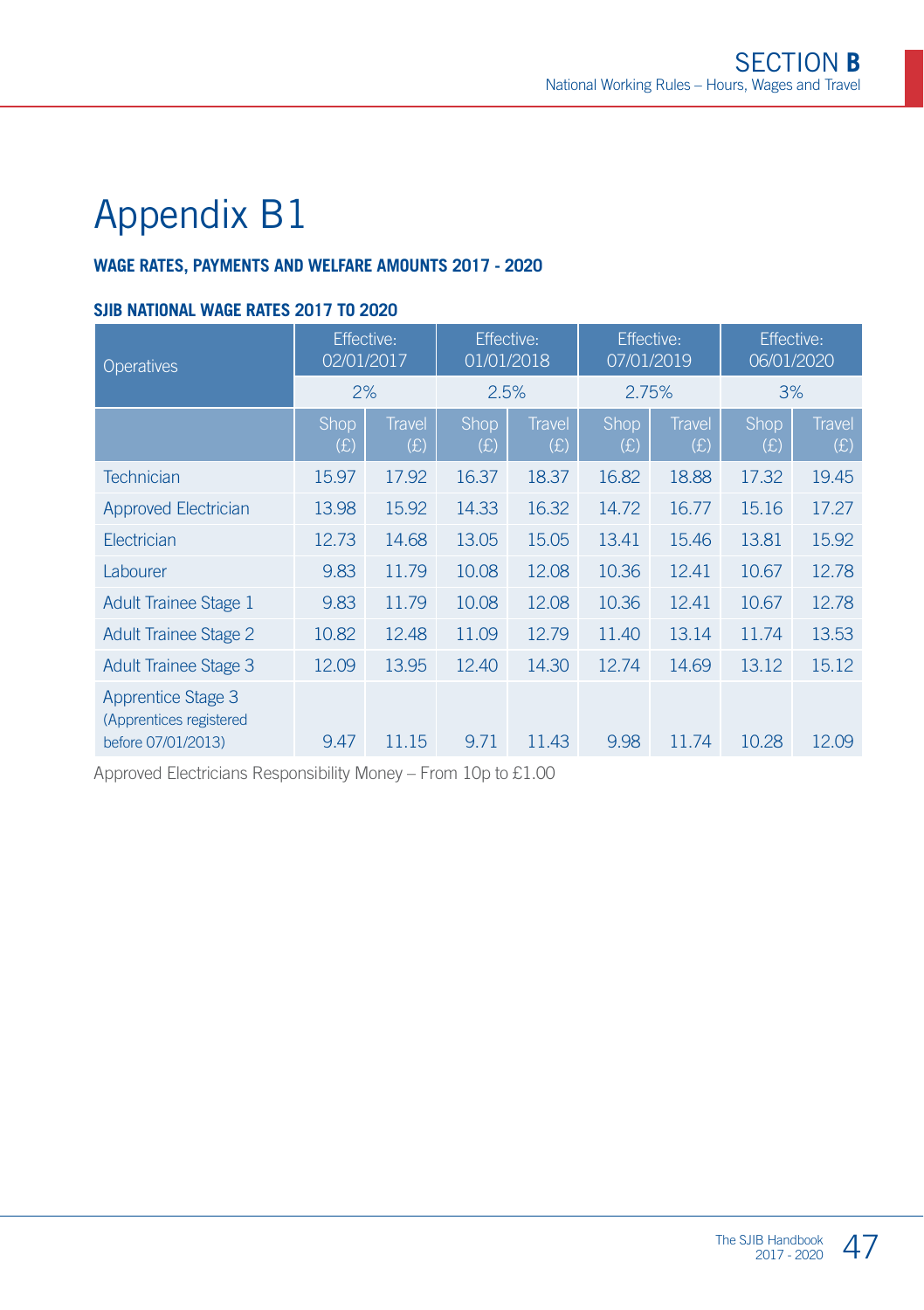# Appendix B1 continued

#### **APPRENTICES REGISTERED AFTER 07/01/2013**

| Apprentices<br>(registered after  | Effective:<br>02/01/2017 |                             | Effective:<br>01/01/2018 |                             | Effective:<br>07/01/2019 |                      | Effective:<br>06/01/2020 |                             |
|-----------------------------------|--------------------------|-----------------------------|--------------------------|-----------------------------|--------------------------|----------------------|--------------------------|-----------------------------|
| 07/01/2013)                       | 2%                       |                             | 2.5%                     |                             | 2.75%                    |                      | 3%                       |                             |
|                                   | At<br><b>Work</b><br>(E) | At<br><b>College</b><br>(E) | At<br><b>Work</b><br>(E) | At<br><b>College</b><br>(E) | At<br><b>Work</b><br>(E) | At<br>College<br>(E) | At<br><b>Work</b><br>(E) | At<br><b>College</b><br>(E) |
| Apprentice Stage 1                | 5.09                     | 4.46                        | 5.22                     | 4.57                        | 5.36                     | 4.69                 | 5.52                     | 4.83                        |
| <b>Apprentice Stage 2</b>         | 7.00                     | 6.37                        | 7.18                     | 6.53                        | 7.38                     | 6.71                 | 7.60                     | 6.91                        |
| Apprentice Stage 3                | 8.91                     | 8.27                        | 9.14                     | 8.48                        | 9.39                     | 8.72                 | 9.67                     | 8.98                        |
| Apprentice Stage 3<br><b>FICA</b> | 10.18                    | 9.55                        | 10.44                    | 9.79                        | 10.73                    | 10.06                | 11.05                    | 10.36                       |

Apprentices become FICA Eligible once: –

- They have completed 12 months in Stage 3.
- They have attended one week of block release at college and successfully completed the appropriate Third Stage Competencies (the SVQ Week).
- Log Book entries 9, 10 and 11 have been completed.
- The Competence Achievement Record (CAR) has been signed-off.
- The SJIB has notified the employer that the Apprentices have progressed from Stage 3 to Stage 3 FICA.
- **Note:** The SJIB Wage Rates for Apprentices are negotiated and agreed by the SJIB National Board. The SJIB contractual rates apply to all Apprentices, regardless of age during the first 12 months of the apprenticeship. After the first 12 months, when the National Minimum Wage/National Living Wage is higher than the negotiated rates, the National Minimum Wage/National Living Wage will take precedence, depending on the age of the Apprentice. The current age-based National Minimum Wage rates can be found in the SJIB Circular – National Minimum Wage Rates

#### **LODGING ALLOWANCES AND RETENTION FEES**

|                          | Effective: 02/01/2017 (£) |
|--------------------------|---------------------------|
| <b>Lodging Allowance</b> | 38.72                     |
| <b>Lodging Retention</b> | 1274                      |
| <b>Weekend Retention</b> | (per night) 38.72         |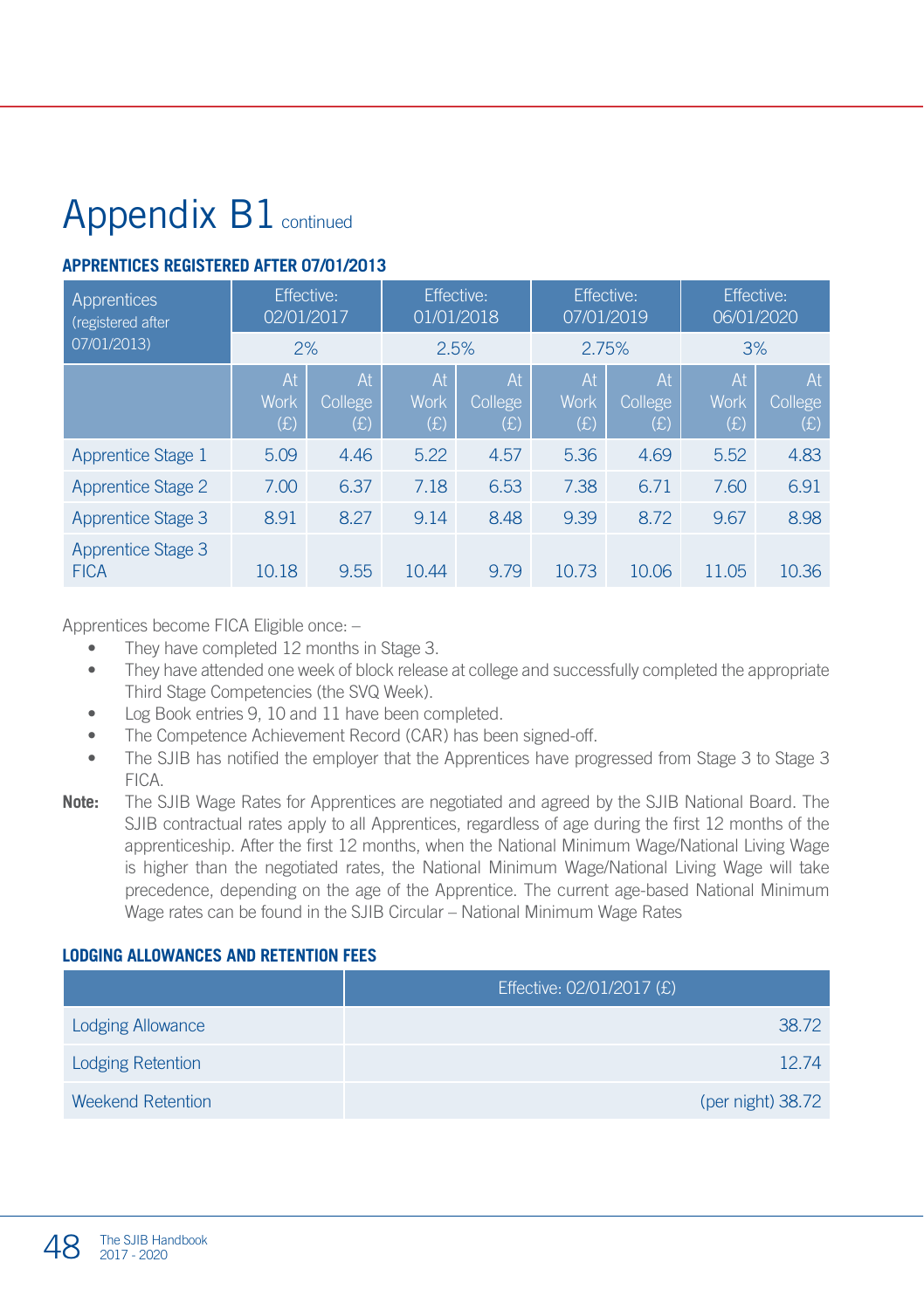| Operatives,<br><b>Adult Trainees</b><br>and Apprentices | 02/01/2017                                  | Effective:                  | Effective:<br>07/01/2019                                   |                                             |  |
|---------------------------------------------------------|---------------------------------------------|-----------------------------|------------------------------------------------------------|---------------------------------------------|--|
|                                                         | Mileage Allowance<br>(Own Transport)<br>(E) | (Transport Provided)<br>(E) | Mileage Rate   Mileage Allowance<br>(Own Transport)<br>(E) | Mileage Rate<br>(Transport Provided)<br>(E) |  |
| $0 - 15$ miles                                          | Nil                                         | Nil                         | Nil                                                        | <b>Nil</b>                                  |  |
| Over 15 miles                                           | 0.21                                        | 0.11                        | 0.22                                                       | 0.12                                        |  |
| $1st$ Call-Out                                          |                                             | 20.00                       |                                                            | 20.00                                       |  |
| Subsequent call-out,<br>same rest period                |                                             | 10.00                       |                                                            | 10.00                                       |  |

#### **MILEAGE ALLOWANCE AND MILEAGE RATE**

**Note:** Mileage Allowance / Rate is payable to employees who are being paid Travel Rate and are travelling in their own time. Mileage Allowance is payable to Operatives and Apprentices who use their own transport from the Shop to their place of work and is free of tax. Mileage Rate is payable to Operatives and Apprentices where transport is provided and this rate is subject to the appropriate rate of income tax. Please refer to the National Working Rules for taxation information.

#### **WEEKLY SICK PAY IN ADDITION TO SSP FOR OPERATIVES & ADULT TRAINEES**

|                | <b>Technician</b><br>(E) | Approved<br>Electrician<br>(E) | Electrician<br>(E) | Labourer<br>& Adult Trainee<br>(E) |
|----------------|--------------------------|--------------------------------|--------------------|------------------------------------|
| Weeks 1 and 2  | Nil                      | Nil                            | Nil                | Nil                                |
| Weeks 3 to 24  | 180.00                   | 170.00                         | 160.00             | 150.00                             |
| Weeks 25 to 52 | 90.00                    | 85.00                          | 80.00              | 75.00                              |

#### **WEEKLY SICK PAY IN ADDITION TO SSP FOR APPRENTICES**

|                       | Apprentices $(E)$ |
|-----------------------|-------------------|
| The first three days  | Nil               |
| Thereafter to week 12 | 1500              |

**Note:** Apprentice Sick Pay is payable at the appropriate rate for an aggregate period of 12 weeks in any consecutive 12 months.

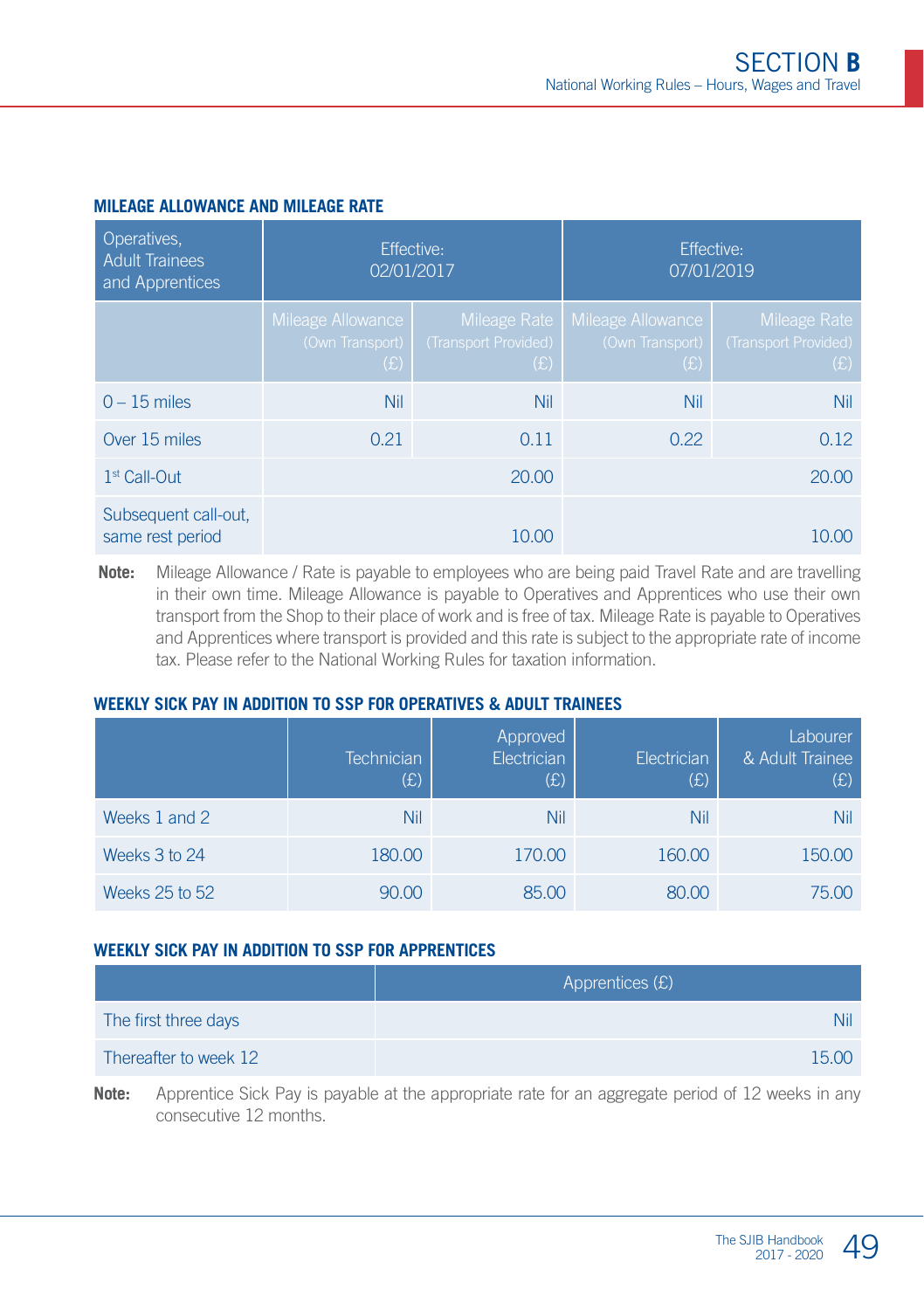# Appendix B1 continued

#### **WELFARE BENEFITS**

| <b>Benefits</b>                                    | Operatives & Adult Trainees<br>(E) | Apprentices<br>(E)            |
|----------------------------------------------------|------------------------------------|-------------------------------|
| Death Benefit                                      | 30,000                             | 10,000                        |
| Accidental Death Benefit (On-Site)                 | 55,000                             | 25,000                        |
| <b>Total Accidental Death Benefit</b><br>(On-Site) | 85,000<br>$(30,000 + 55,000)$      | 35,000<br>$(10,000 + 25,000)$ |
| Permanent and Total Disability Benefit             | Up to 50,000                       | Up to 10,000                  |
| Accidental Dismemberment Benefit                   | 4.000                              | 2.000                         |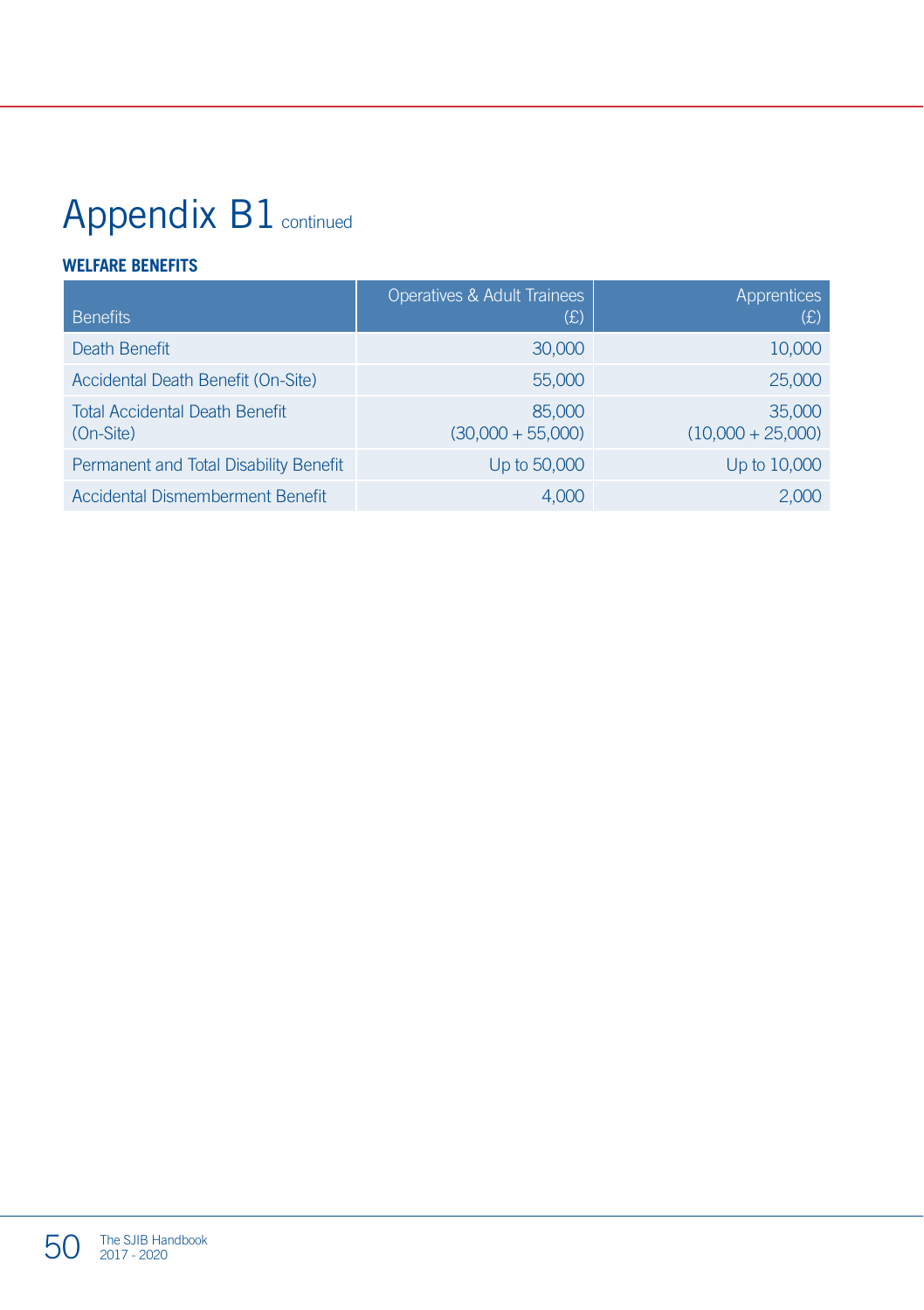#### **AGREEMENT ON OPT-OUT OF REGULATIONS 4(1) OF THE WORKING TIME REGULATIONS 1998 REGARDING MAXIMUM WEEKLY WORKING TIME**

Whilst accepting the Working Hours stipulated under my Statement of Employment Particulars by the SJIB National Working Rules, I further accept the possibility of being called upon to work irregular and/or urgent overtime. Should the situation, with my agreement, develop to a position which exceeds the Maximum Weekly Working Time as set out in Regulation 4(1) of the Working Time Regulation 1998, I agree to the following individual opt-out:

- 1. I, (name of Operative) agree with (name of employer) that the limit in regulation 4(1) of the Working Time Regulations 1998 shall not apply to me and I acknowledge that this means that my working time, including overtime, may exceed an average of 48 hours for each seven days (calculated over a 52 week period).
- 2. I agree that I will comply with any reasonable requirements of the employer which relate to its maintenance of records of my hours of work.
- 3. This agreement can be terminated by me giving three months notice in writing to the employer.
- 4. This agreement is of immediate effect and will continue to operate indefinitely unless terminated in accordance with Clause 3 above.

| Signature:                     | Dated: |
|--------------------------------|--------|
| (Name of Operative)            |        |
| Signature:                     | Dated: |
| On behalf of (Name of Company) |        |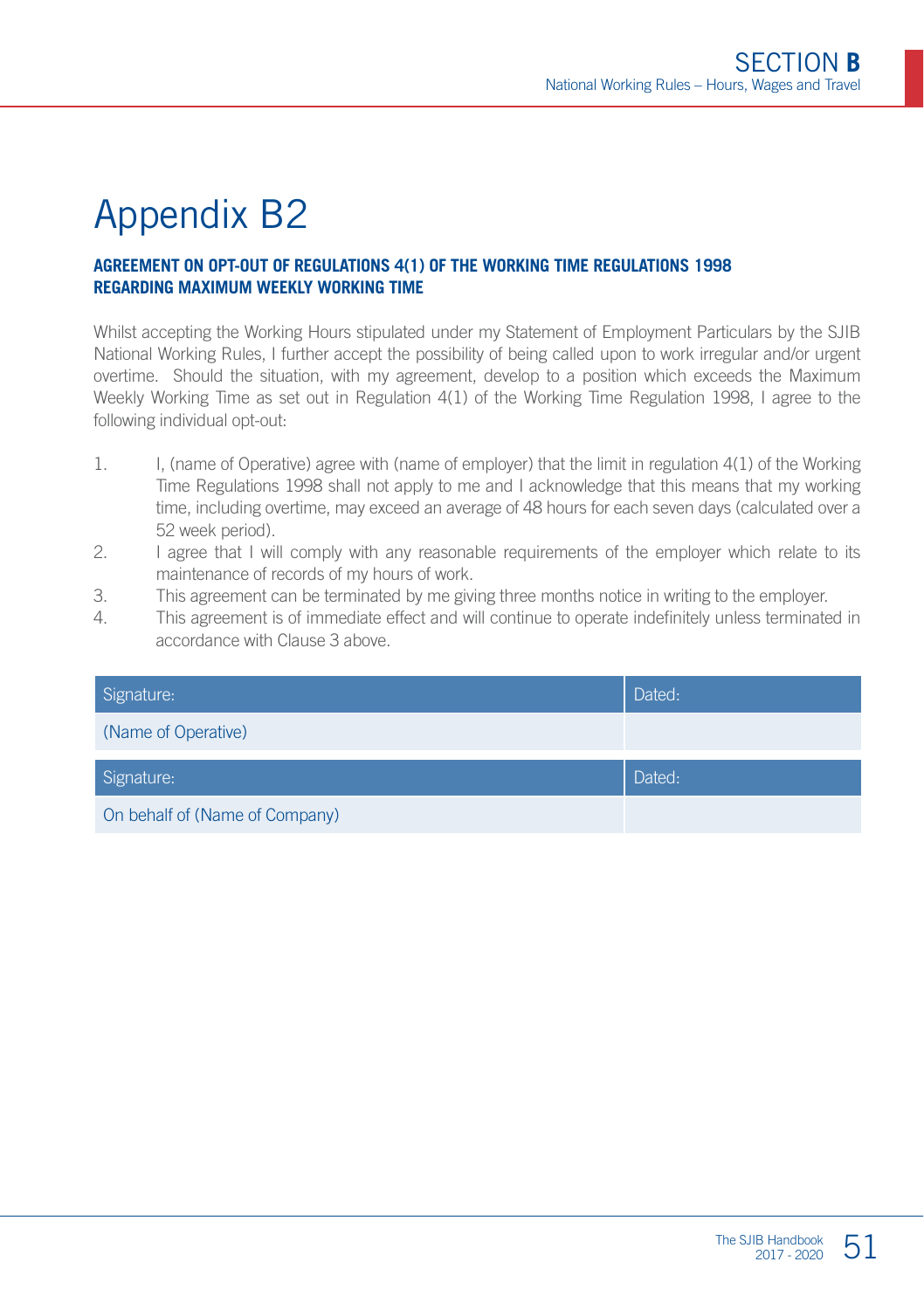#### **MEDICAL REPORTS ACT 1988 REQUEST FOR PERMISSION TO APPROACH AN EMPLOYEE'S OR PROSPECTIVE EMPLOYEE'S MEDICAL ADVISERS SUGGESTED BASIC FORM**

**Note:** It is essential that the employer both sees and requests permission from the employee before the form is presented or (if this is not possible) makes a courteous and sympathetic request to the employee concerned in a covering letter.

| $\mathbf{1}$ .  | <b>Company Name</b>                              | <b>Address</b>                                                           | Tel. No. |
|-----------------|--------------------------------------------------|--------------------------------------------------------------------------|----------|
|                 |                                                  |                                                                          |          |
| 2.              |                                                  | Name of the individual in the Company to whom the report should be sent. |          |
|                 |                                                  |                                                                          |          |
| $\mathcal{B}$ . | Full Name and Address of the Employee concerned: |                                                                          |          |
|                 |                                                  |                                                                          |          |
|                 |                                                  |                                                                          |          |
|                 |                                                  |                                                                          |          |

I, ……………………………………………… give my permission for my employer/the applicant (delete which is not applicable) to approach my Medical Adviser or Doctor in order to obtain a report on my medical condition/general health.

| Name:    |  |
|----------|--|
| Address: |  |
| Tel No.: |  |

I understand that I have the legal right under the terms of the Medical Reports Act 1988 to:

- (a) Refuse my consent to such a request for a report being made.
- (b) See the report either before or up to six months after it has been supplied to my employer/the applicant.
- (c) Refuse my consent to the report being supplied to my employer/the applicant.
- (d) Amend details in the report I consider incorrect or misleading.

I understand that if I wish to see the report either before or after it has been supplied to my employer/the applicant, I must make arrangements for access direct with the medical adviser concerned. I do/do not (delete which is not applicable) intend to make such arrangements.

| $\sim$<br><b>Production</b> |  |
|-----------------------------|--|
|                             |  |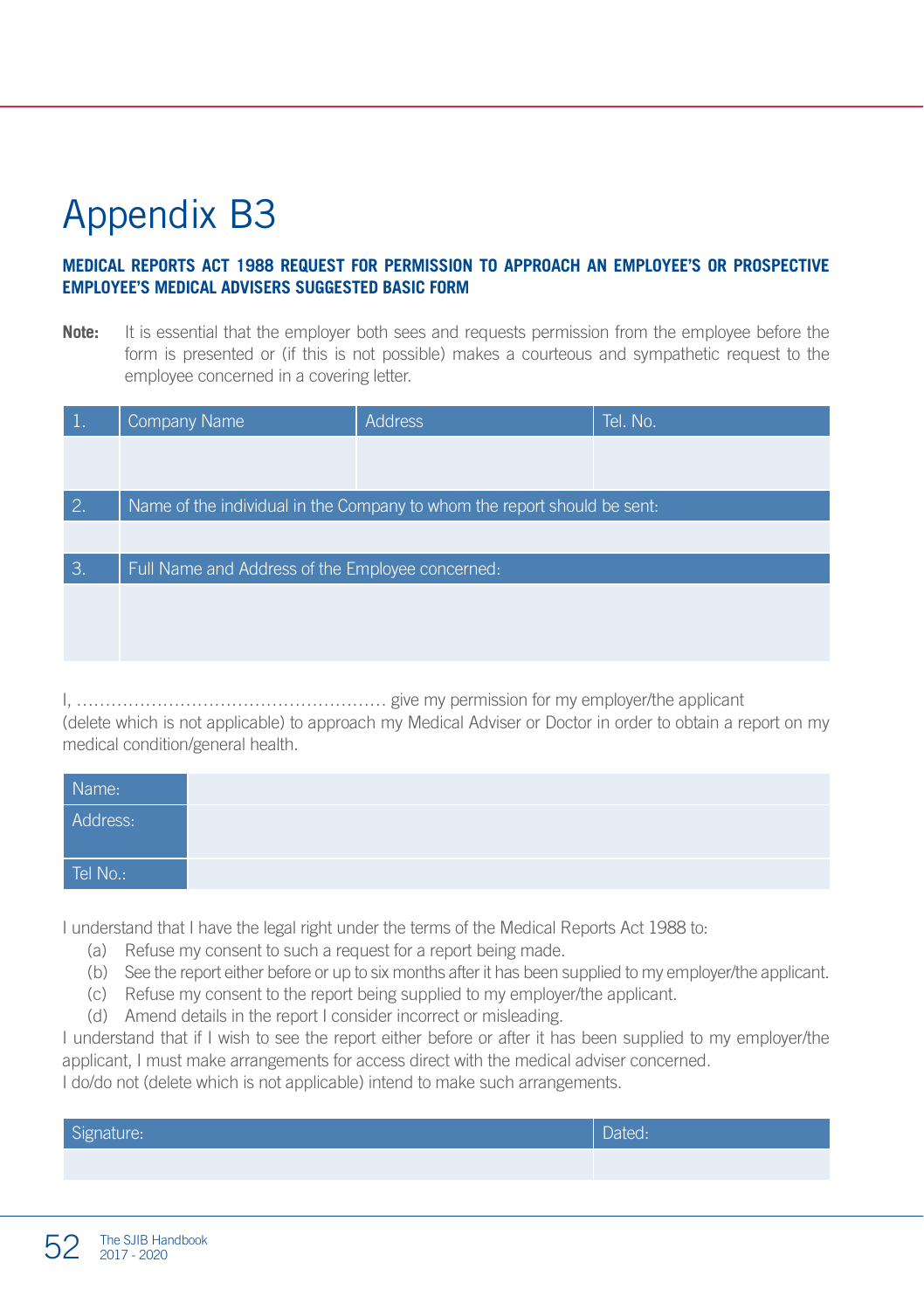#### **HEALTH ASSESSMENT FOR NIGHT SHIFT WORKERS (SAMPLE)**

| Name:      |                                                                                                                                                 | Date of Birth:                                                                                                  |            |           |
|------------|-------------------------------------------------------------------------------------------------------------------------------------------------|-----------------------------------------------------------------------------------------------------------------|------------|-----------|
| Job Title: |                                                                                                                                                 | Department:                                                                                                     |            |           |
|            |                                                                                                                                                 |                                                                                                                 | <b>YES</b> | <b>NO</b> |
|            | Have you worked on night shift before?                                                                                                          |                                                                                                                 |            |           |
|            | Have you worked a rotating shift system before?                                                                                                 |                                                                                                                 |            |           |
|            | If YES, how long have you been doing so?                                                                                                        |                                                                                                                 |            |           |
|            | Date of most recent previous health assessment (if applicable)                                                                                  |                                                                                                                 | Date:      |           |
| (a)        | Do you currently suffer from diabetes?<br>If YES, do you require insulin injections?                                                            |                                                                                                                 |            |           |
| (b)        |                                                                                                                                                 | Do you currently suffer from heart or circulatory disorders?<br>If YES, does this affect your physical stamina? |            |           |
| (c)        | Do you suffer from stomach/digestive disorders, e.g. ulcers?                                                                                    |                                                                                                                 |            |           |
| (d)        | Do you suffer from a medical complaint which means the regular timing of<br>meals is important?                                                 |                                                                                                                 |            |           |
| (e)        | Have you ever had a medical condition which affects your sleep?                                                                                 |                                                                                                                 |            |           |
| (f)        | Do you suffer from a chronic chest disorder, the symptoms of which are more<br>troublesome at night time?                                       |                                                                                                                 |            |           |
| (g)        | Are you currently on prescribed medication which needs to be taken<br>according to a strict timetable?                                          |                                                                                                                 |            |           |
| (h)        | Do you have, or have you ever had, an alcohol or drugs abuse problem?                                                                           |                                                                                                                 |            |           |
| (i)        | Are you aware of any medical condition from which you suffer which you feel<br>could be detrimentally affected by being assigned to night work? |                                                                                                                 |            |           |
| (j)        | Do you have any difficulty working at heights?                                                                                                  |                                                                                                                 |            |           |

I declare that I have completed this form accurately and to the best of my knowledge and belief. If deemed appropriate, as a result of the information I have given here, I give my consent to be referred to a health professional for a more thorough assessment.

| $\sim$<br>Signature: | Dated: |
|----------------------|--------|
|                      |        |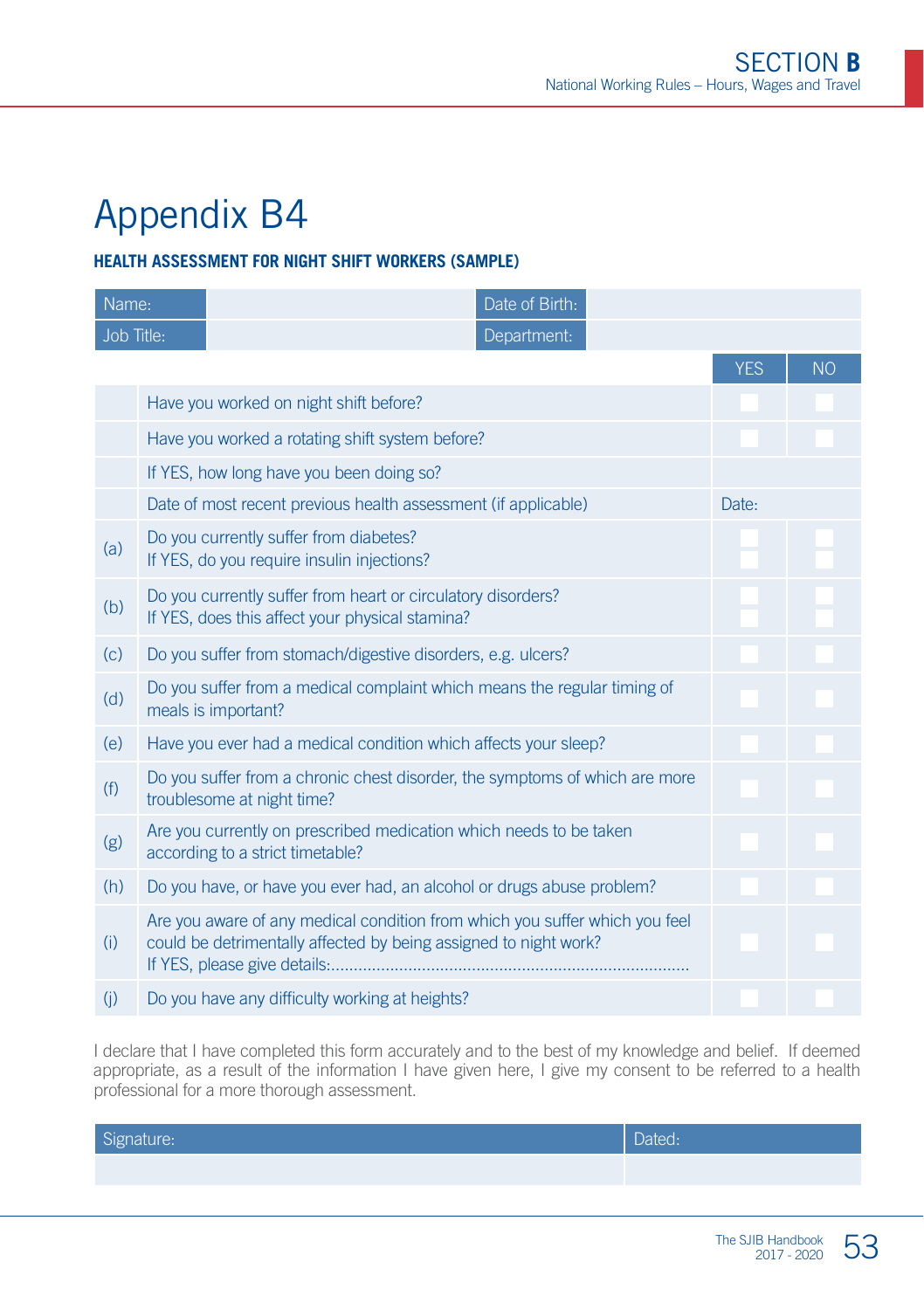#### **APPLICATION FOR LODGING ALLOWANCE UNDER THE SJIB NATIONAL WORKING RULES**

#### **Section A - Employees Details**

| Employee's name:                   |                 |
|------------------------------------|-----------------|
|                                    |                 |
| Employee's permanent home address: |                 |
|                                    |                 |
|                                    | Postcode:       |
| National Insurance Number:         | Payroll number: |
|                                    |                 |

#### **Section B - Lodging Details**

| Postcode:         |
|-------------------|
| Lodging end date: |
|                   |
|                   |

#### **Section C - Employers Details**

| <b>Employers name:</b>                  |           |  |
|-----------------------------------------|-----------|--|
|                                         |           |  |
| Shop Address: (where employee is based) |           |  |
|                                         |           |  |
|                                         | Postcode: |  |

#### **Section D – Tax Status Declaration**

Lodging Allowance is taxable unless you meet one of the following criteria. Please read the following statements, tick and sign all sections relevant to you:

i. My permanent home address is within 50 miles of my permanent work location and I have been sent by my employer to work at the temporary work location as detailed in Section C, which is now over 50 miles from my permanent work location and as a result of this I have to incur additional living expenses by taking lodgings at the address detailed in Section C. It is also my belief that the Lodging is not expected to last for more than 24 months.

Yes, this section is relevant to me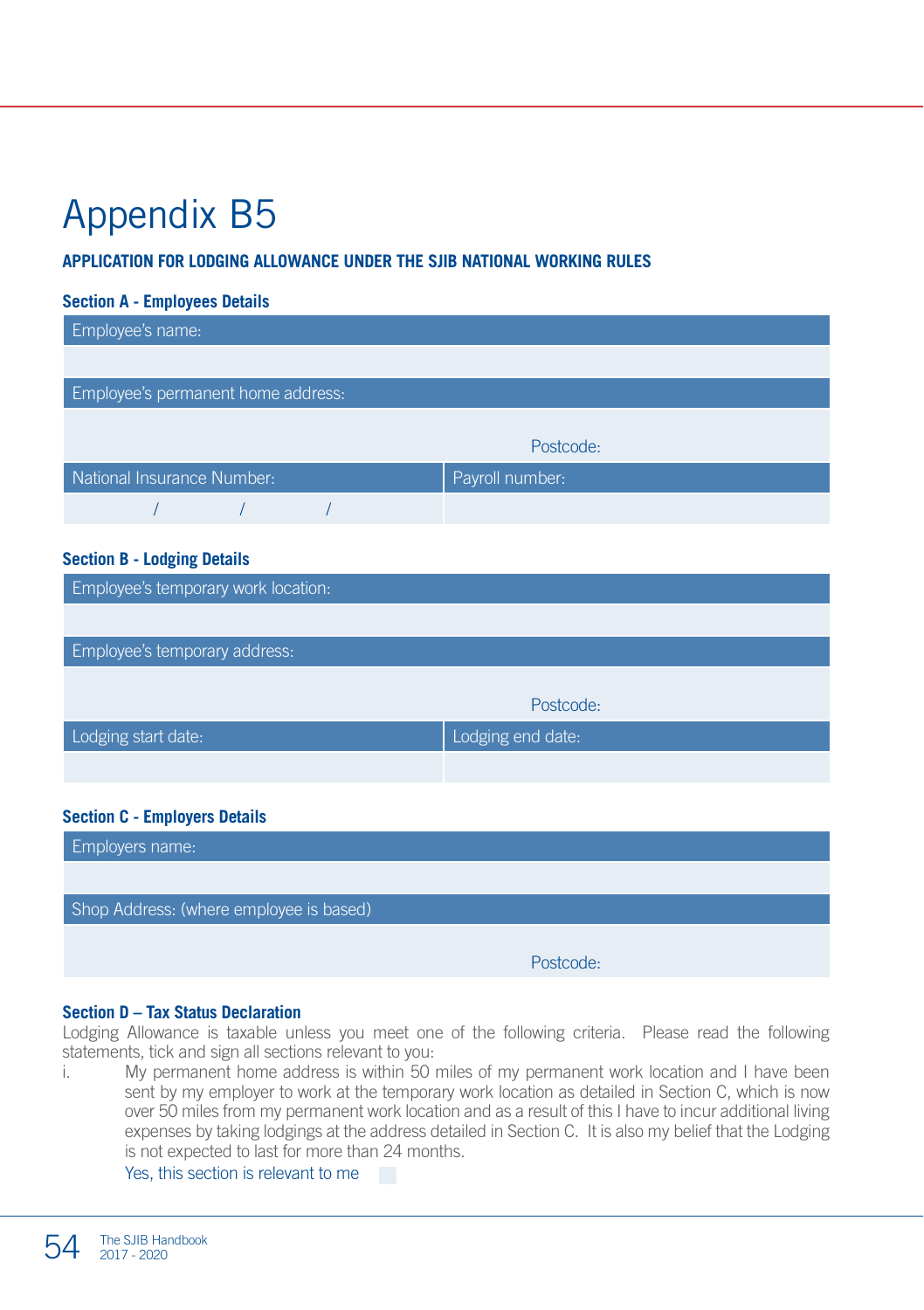ii. In addition to point (i) above I can confirm that I have the following dependants\* living at my permanent home address (as detailed in Section B) and their details are:

| Name(s) and age(s) if under 18      | Relationship to me |
|-------------------------------------|--------------------|
|                                     |                    |
|                                     |                    |
| Yes, this section is relevant to me |                    |

 $iii.$  I have no dependants but I can confirm that I have to pay the costs<sup>\*\*</sup> of keeping my permanent home while I am working at the location specified in Section C above.

Yes, this section is relevant to me

| Signature: |             |
|------------|-------------|
|            |             |
| Date:      | Print name: |
|            |             |

By signing this declaration you are stating that you understand that a deliberately false declaration on this form could be regarded as fraudulent and if any of the above statements are proved untrue then your lodging allowance may become liable for deduction of income tax.You are also obliged to notify HMRC and your employer of any changes in your circumstances which may affect your tax liability. \*-Dependants are classified as wife/husband/civil partner/partner (of 2 years or more) plus any dependent children under 18 years of age.

\*\* -Costs can be mortgage/rent, council tax, gas and electricity.

#### **Section E – Employers Declaration**

I/We (delete as appropriate) confirm that to the best of our knowledge the information shown on this form is correct and that the employee named in Section B, has been sent to work by myself/us at the location specified in Section C, however, they normally reside at the address shown in Section B. By signing this declaration I/we are stating that we are abiding by the National Working Rules set out by the SJIB.

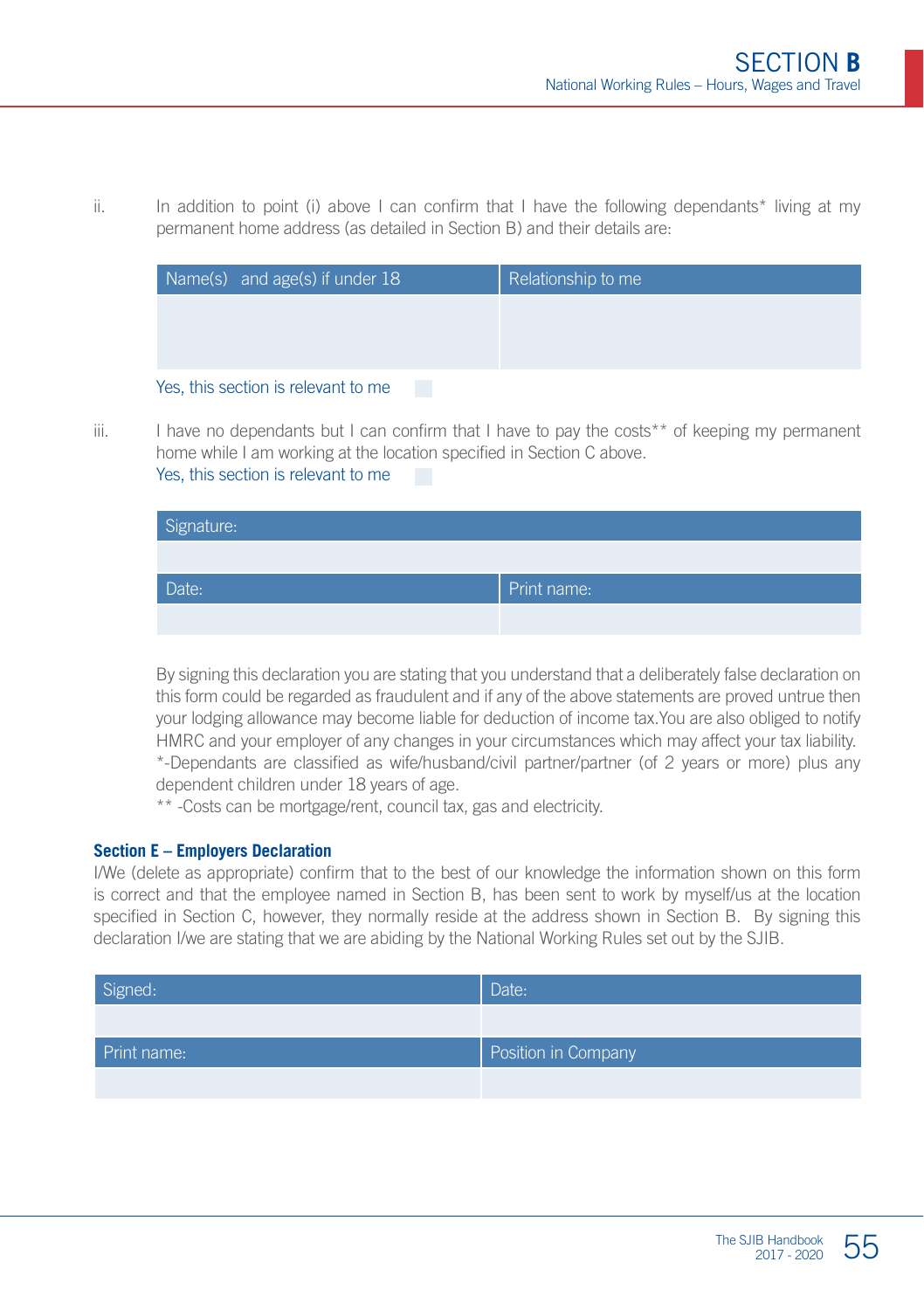#### **SUMMARY OF TAXATION OF TRAVEL AND LODGING PAYMENTS**

| Operatives who travel daily - 'Travel Rate' - SJIB Handbook, Section B, Rules B17.1, B18.1 (a) & (b)                                                           |                                              |  |
|----------------------------------------------------------------------------------------------------------------------------------------------------------------|----------------------------------------------|--|
| Operatives booking on and off at the job.                                                                                                                      |                                              |  |
| Mileage Allowance between shop and job<br>(i)<br><b>Mileage Rate</b><br>(ii)                                                                                   | Not taxable<br><b>Taxable</b>                |  |
| Lodging Allowance - SJIB Handbook, Section B, Rule B31                                                                                                         |                                              |  |
| <b>Lodging Allowance</b>                                                                                                                                       | Not taxable See Note1                        |  |
| Mileage Allowance or Mileage Rate between lodging and job when the employer is satisfied that suitable<br>lodging is not available within 15 miles of the job. |                                              |  |
| <b>Mileage Allowance</b><br>(i)<br><b>Mileage Rate</b><br>(ii)<br><b>Retention Payments (Annual Holiday)</b><br>(iii)                                          | Not taxable<br><b>Taxable</b><br>Not taxable |  |
| Periodic Fares - SJIB Handbook, Section B Rule B32                                                                                                             |                                              |  |
| Period Return Fares (back to shop for Operative in lodging)                                                                                                    |                                              |  |
| Payment for time spent travelling<br>(i)<br>Fares<br>(ii)                                                                                                      | <b>Taxable</b><br>Not taxable                |  |
| Locally Engaged Labour - SJIB Handbook Section B34.1, B34.2 (a-d) See Note2                                                                                    |                                              |  |
| When Operatives travel from their homes to the site on which they were initially engaged.                                                                      |                                              |  |
| Mileage Allowance (between home and job)<br>(i)<br><b>Mileage</b><br>(ii)                                                                                      | <b>Taxable</b><br><b>Taxable</b>             |  |
| When Operatives travel between home and second or subsequent jobs within 25 mile radius of the initial<br>job to which transferred by the employer.            |                                              |  |
| Mileage Allowance (between home and the job)<br>(i)<br>(ii)<br>Mileage Rate                                                                                    | <b>Taxable</b><br>Taxable                    |  |

#### **Note1**: **Lodging Allowance**

Lodging Allowance is not taxable where the Operative has continuing family or financial commitments at home and where an employer is provided with satisfactory proof of lodging. The onus of providing this evidence rests with the Operative.

Lodging Allowance is taxable when paid to an Operative:

- without family or financial commitments; and
- outside a radius of 50 miles of the employer's shop; and
- for a period exceeding (or expected to exceed) 24 months.

#### **Note2**: **Locally Engaged Labour**

If a locally engaged Operative is transferred to another job more than 25 miles from the job on which he was initially engaged he should, under the terms of the National Working Rules, be offered a new contract of employment on a shop-recruited basis. Failure to make this offer or a refusal on the part of the Operative concerned to accept it will mean that HMRC may regard the Operative as still locally engaged. Any additional emoluments paid on a shop-recruited basis such as Lodging or Travel Allowances would then be wholly taxable.